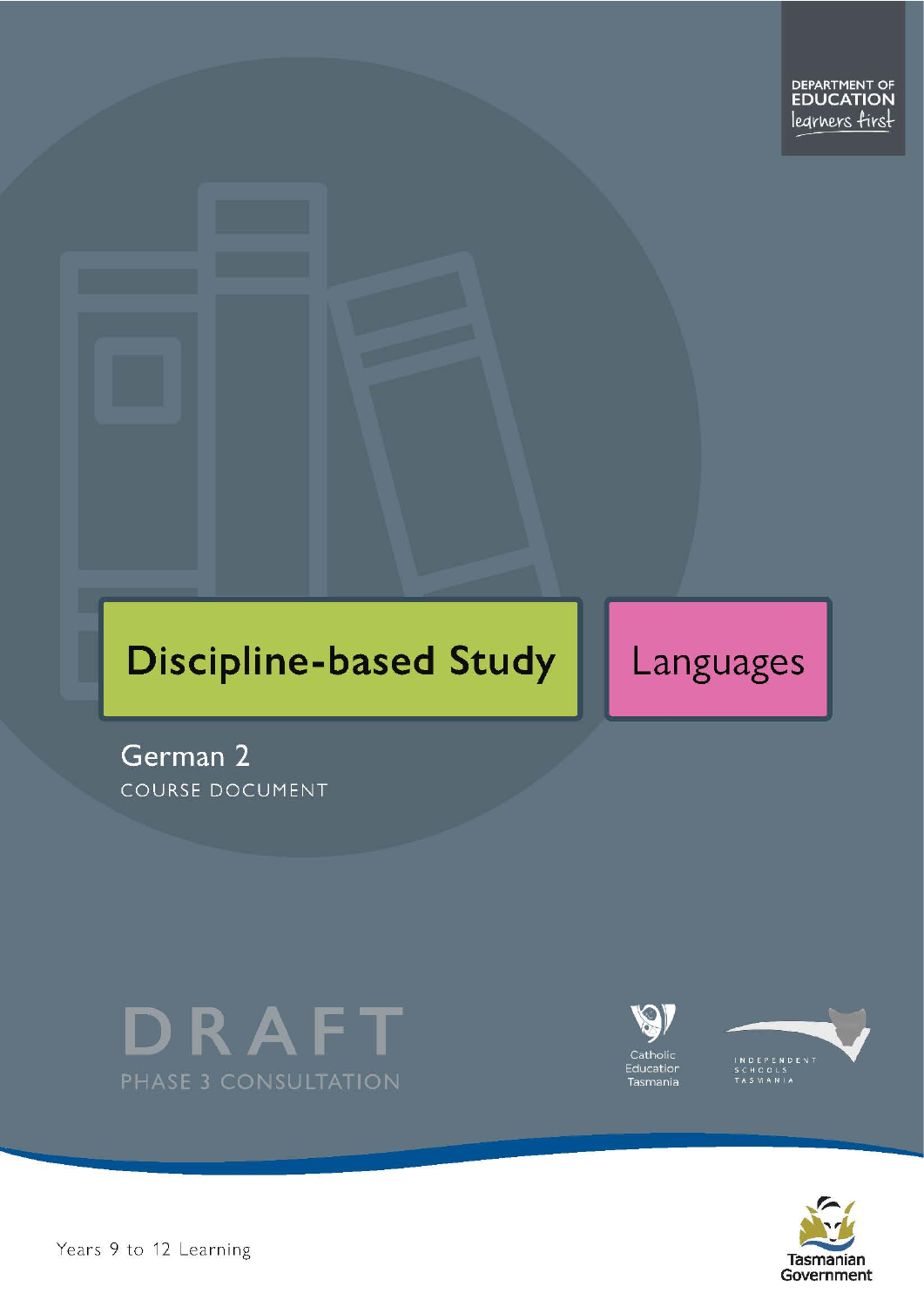# Table of Contents

Phase 3 Consultation Draft Published: March 2021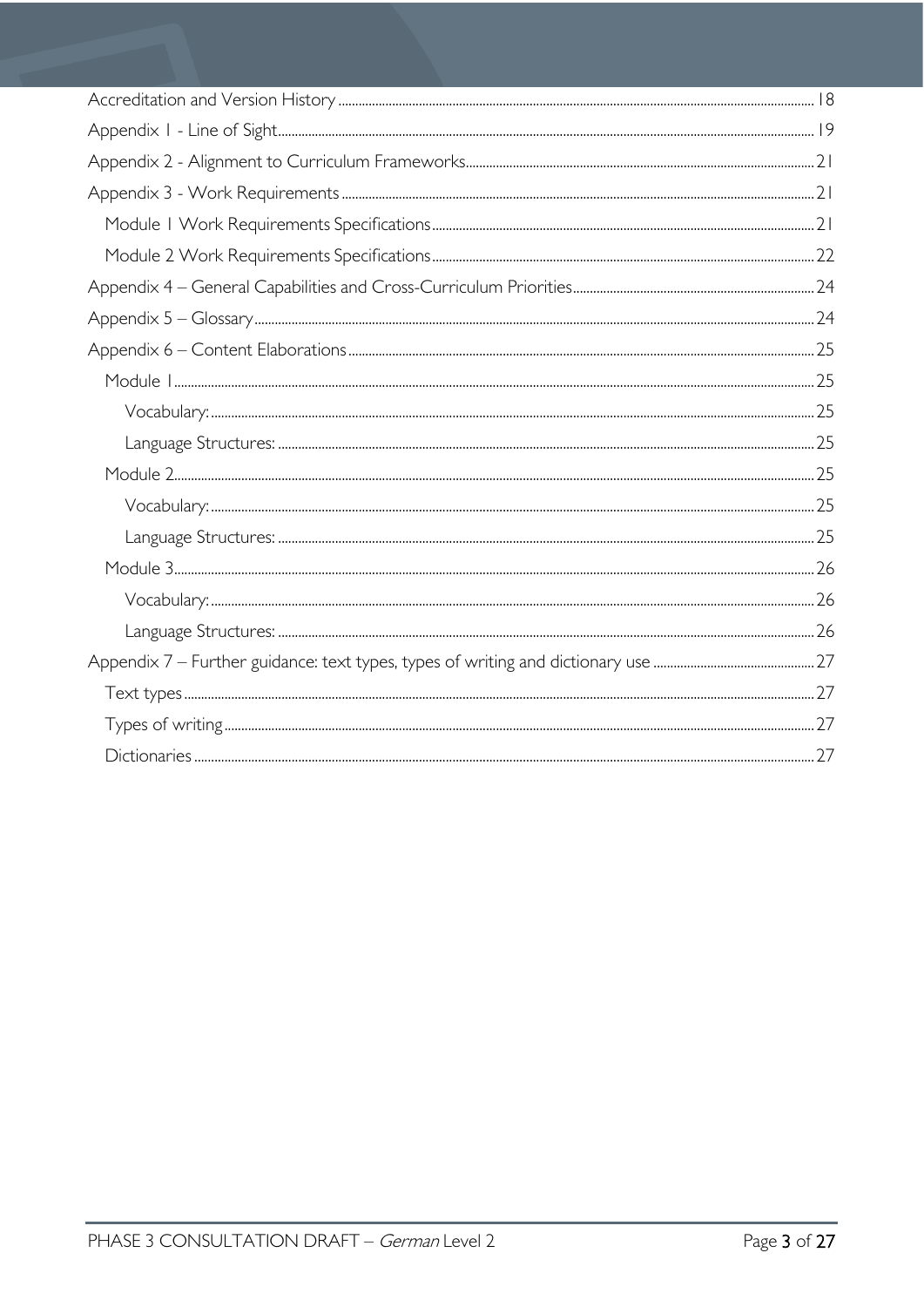# <span id="page-3-0"></span>German, 150 hours – Level 2

This course is the Level 2 component of the German program.

### <span id="page-3-1"></span>Aims

The purpose of Years 9 to 12 [Education](https://publicdocumentcentre.education.tas.gov.au/library/Shared%20Documents/Years-9-to-12-Education-Framework.pdf) is to enable all students to achieve their potential through Years 9 to 12 and beyond in further study, training or employment.

Years 9 to 12 Education enables: Personal Empowerment, Cultural Transmission, Preparation for Citizenship and Preparation for Work.

This course supports the principles of Access, Agency, Excellence, Balance, Support and Achievement as part of a range of programs that enables students to access a diverse and highly flexible range of learning opportunities suited to their level of readiness, interests and aspirations.

Courses aligned to the Years 9 to 12 Curriculum [Framework](https://publicdocumentcentre.education.tas.gov.au/library/Shared%20Documents/Education%209-12%20Frameworks%20A3%20WEB%20POSTER.pdf) belong to one of the five focus areas of Discipline-based Study, Transdisciplinary Projects, Professional Studies, Work-based Learning and Personal Futures.

German Level 2 is a Discipline-based Study course.

### <span id="page-3-2"></span>Focus Area – Discipline-based Study

Discipline-based Study includes content, core concepts and big ideas; enabling deep knowledge and understanding of the content and the application of what is learned. Students consider accepted key disciplinary knowledge, apply distinctive ways of thinking and become increasingly independent learners. They use methodologies specific to the discipline to explore and strengthen their understanding of key concepts and develop deep knowledge, skills and understanding.

Discipline-based Study courses have three key features that guide teaching and learning:

- specialist knowledge
- theories and concepts and
- methodology and terminology.

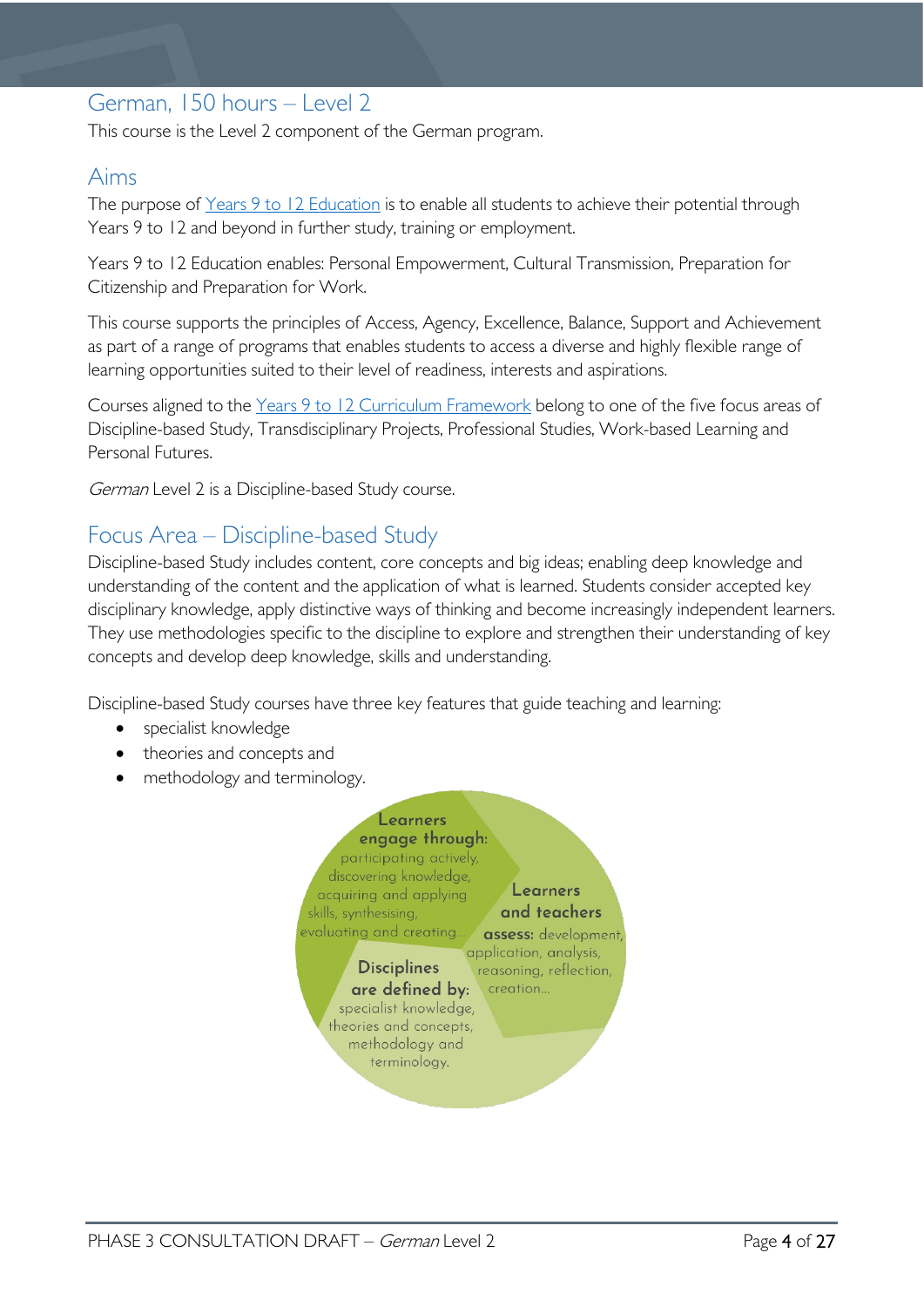In this course learners will do this by engaging with linguistic and cultural aspects of German to build a body of specialist knowledge. Students will apply linguistic theories and communicative concepts in conjunction with their specialist knowledge. They will apply specialised methods of study to develop the capacity to understand, analyse, respond to and use written, visual and spoken German sources, create written and spoken language to convey ideas and interact in the language.

# <span id="page-4-0"></span>**Rationale**

The study of Languages promotes and contributes to a socially cohesive society that values, respects and appreciates different points of view. It encourages a better understanding and acceptance of cultural, social, linguistic and religious diversity, both in Tasmania, in the wider Australian community and in the global community.

Language is the basis of all human interaction. Learning a language and communicating through language is a complex and rich human activity. It contributes meaningful dimensions to each student's overall education and understanding of the world, allows them to build on previous experiences both at school and in the community and encourages reflection on the concepts of inclusion and mutual respect. Learning an additional language provides students with opportunities to reflect on their own first language, culture and heritage, to extend their intercultural competence and to develop knowledge, skills and understandings that will allow them to function successfully in the ever-changing world of the 21<sup>st</sup> century.

The study of German exposes students to speakers of the language, their culture and traditions in Australia and German-speaking countries and regions. Learners who are able to communicate in German and engage with German culture will also be able to contribute to Tasmanian society and the economy through such areas as business, foreign affairs, trade, education, technology, and tourism in coming decades. These skills will provide students with a range of opportunities for personal, vocational and professional growth.

This rationale draws in part on the rationale for learning a language provided in the Common Curriculum and Assessment Framework for Languages (Draft consultation document March 2021).

# <span id="page-4-1"></span>Integration of General Capabilities and Cross-Curriculum Priorities

The general capabilities addressed specifically in this course are:

- Critical and creative thinking  $\epsilon$
- Intercultural understanding  $\frac{e_3}{e_3}$

The cross-curriculum priorities are enabled through this course are:

- Aboriginal and Torres Strait Islander Histories and Cultures  $\mathcal$
- Asia and Australia's Engagement with Asia **AA**
- Sustainability  $\triangleleft$

# <span id="page-4-2"></span>Course Description

German Level 2 will provide students with the opportunity to develop interpersonal, analytical and presentational skills through reading, writing, speaking, viewing and listening to modern standard German. Modules will consist of topics such as Self, Family, Friends, Daily Life, Education, Part-time Jobs, Free Time, Travel and Entertainment, drawn from the Concepts of Identity, Responsibility and Legacy. Because language and culture are inseparable and interdependent, the study of *German* Level 2 will help students to understand how language works as a system that is intrinsically interconnected with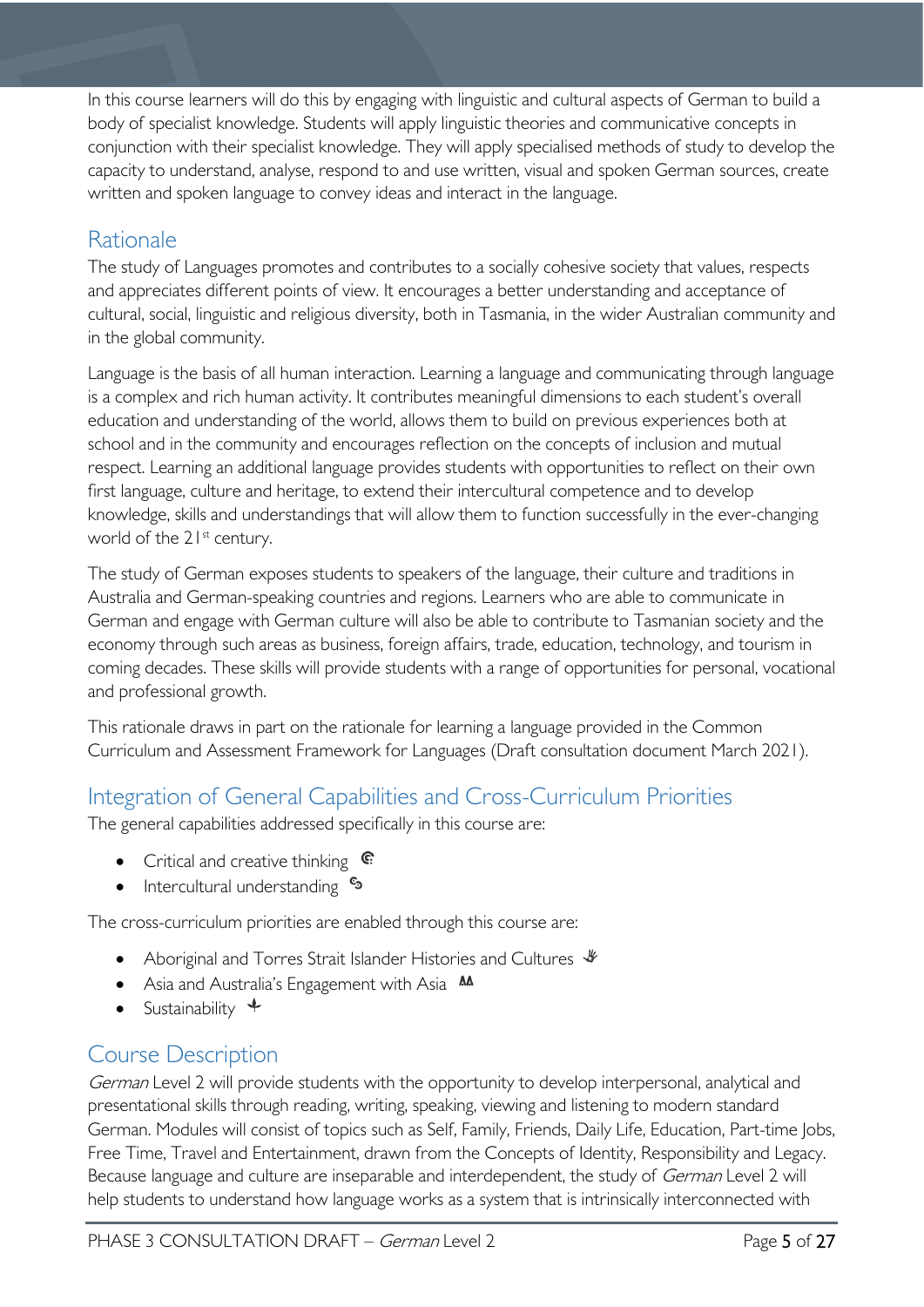cultural knowledge. Using Personal, Community and Global Perspectives drawn from the CCAFL, German Level 2 students will build the capacity to make social, cultural and economic contributions in the Australian context through their knowledge of the language and interest in German-speaking countries and communities, thereby enriching their capacity for intercultural understanding.

### <span id="page-5-0"></span>Pathways

- The German Level 2 course provides an entry point to learning German and also enables learning continuity for learners who have limited or inconsistent learning experiences from Australian Curriculum: German.
- The *German* Level 2 course provides a pathway to *German* Level 3.

# <span id="page-5-1"></span>Course Requirements

There are no pre-requisites for participation in this course. However, as it is a course intended for beginners, it is not suitable for students who have a first language background in German.

# <span id="page-5-2"></span>Course Structure, Delivery and Progression

### <span id="page-5-3"></span>Structure

This course consists of three 50-hour modules.

Modules Available Core Module 1: Identity Core Module 2: Responsibility Core Module 3: Legacy



### <span id="page-5-4"></span>**Delivery**

The three modules should be delivered in order 1, 2, 3.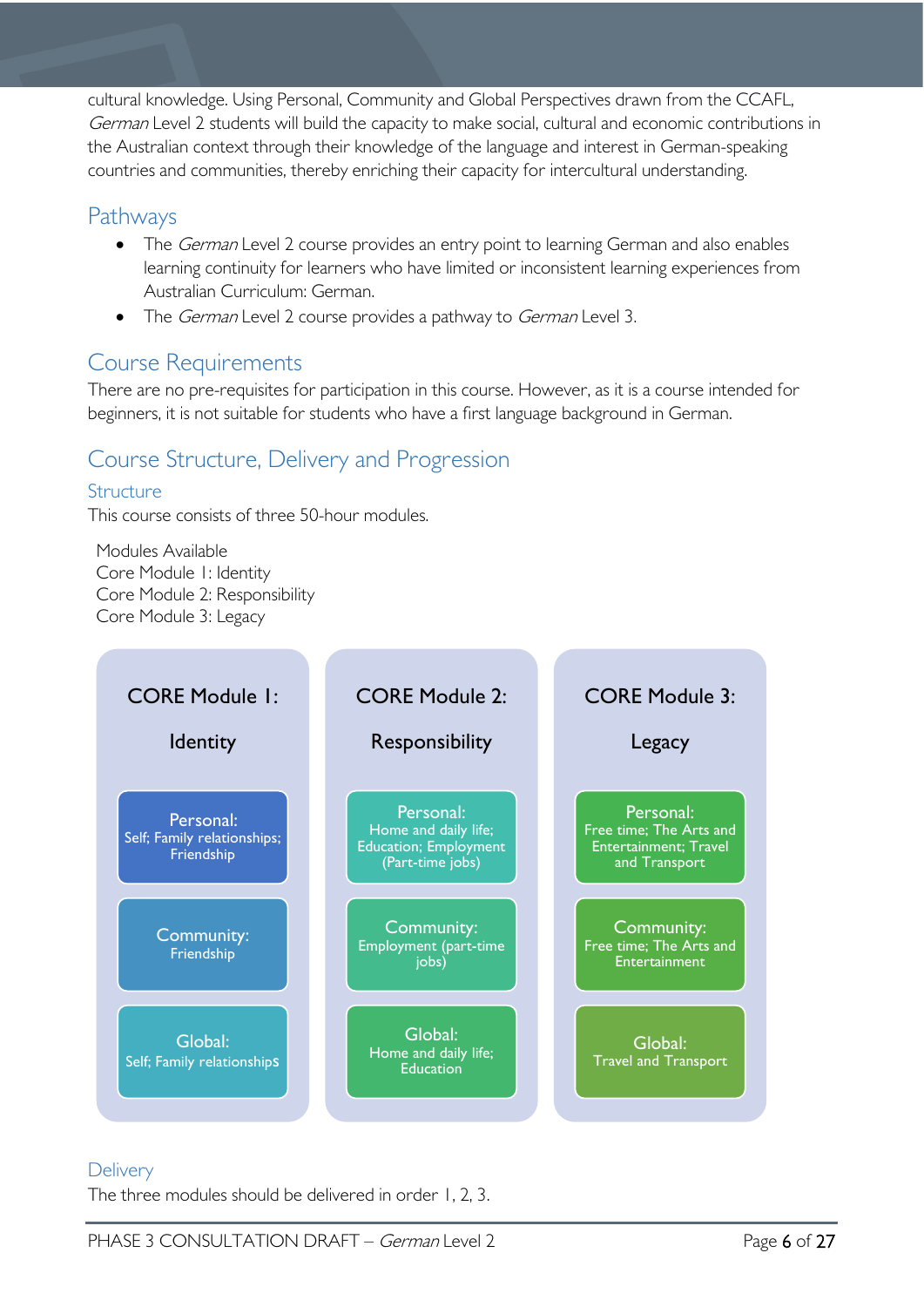### <span id="page-6-0"></span>Developmental Progression

At both the module and course level the learner is introduced to and builds upon key ideas, concepts, skills, knowledge and understanding leading to performance of understanding reflected in the work requirements.

Individual modules have a developmental progression that introduces, builds upon and culminates in a performance of understanding in the work requirements. Between modules there is also a developmental progression that leads to a culminating performance of understanding in the final work requirements.

### <span id="page-6-1"></span>Module 1 - Identity

This Module introduces a range of German vocabulary and structures which will allow the learner to talk about themselves and their personal relationships with family and friends as well as providing general language to support the understanding and creation of everyday communicative functions.

### <span id="page-6-2"></span>Module 1 Learning Outcomes

On successful completion of this module, learners will be able to:

- 1. interact in German in spontaneous situations to exchange information, opinions, ideas and experiences
- 2. analyse and respond to audio, written and visual texts presented in German in spontaneous situations
- 3. create German to express ideas, information and opinions, demonstrating knowledge and understanding of language as a system and the relationship between language and culture in spontaneous situations
- 4. interact in German in prepared situations to exchange information, opinions, ideas and experiences and reflect on knowledge and understanding of the relationship between language and culture.

### <span id="page-6-3"></span>Module 1 Content

Learners will work with vocabulary and structures that will allow them to explore topics related to their personal world, their family and friends, as well as exploring the personal world of their peers in German speaking countries and communities. Learners will reflect on their own and others' cultural and linguistic identity and interact with and communicate about themselves with others in culturally and linguistically appropriate ways.

Learners will be able to demonstrate an understanding that:

- communication in an additional language requires the capacity to apply knowledge and skills in culturally and linguistically appropriate ways
- all languages have similarities and differences in the way they are structured
- culture plays an integral role when communicating in an additional language
- culturally appropriate titles, forms of address and use of specific language show respect in interpersonal communications.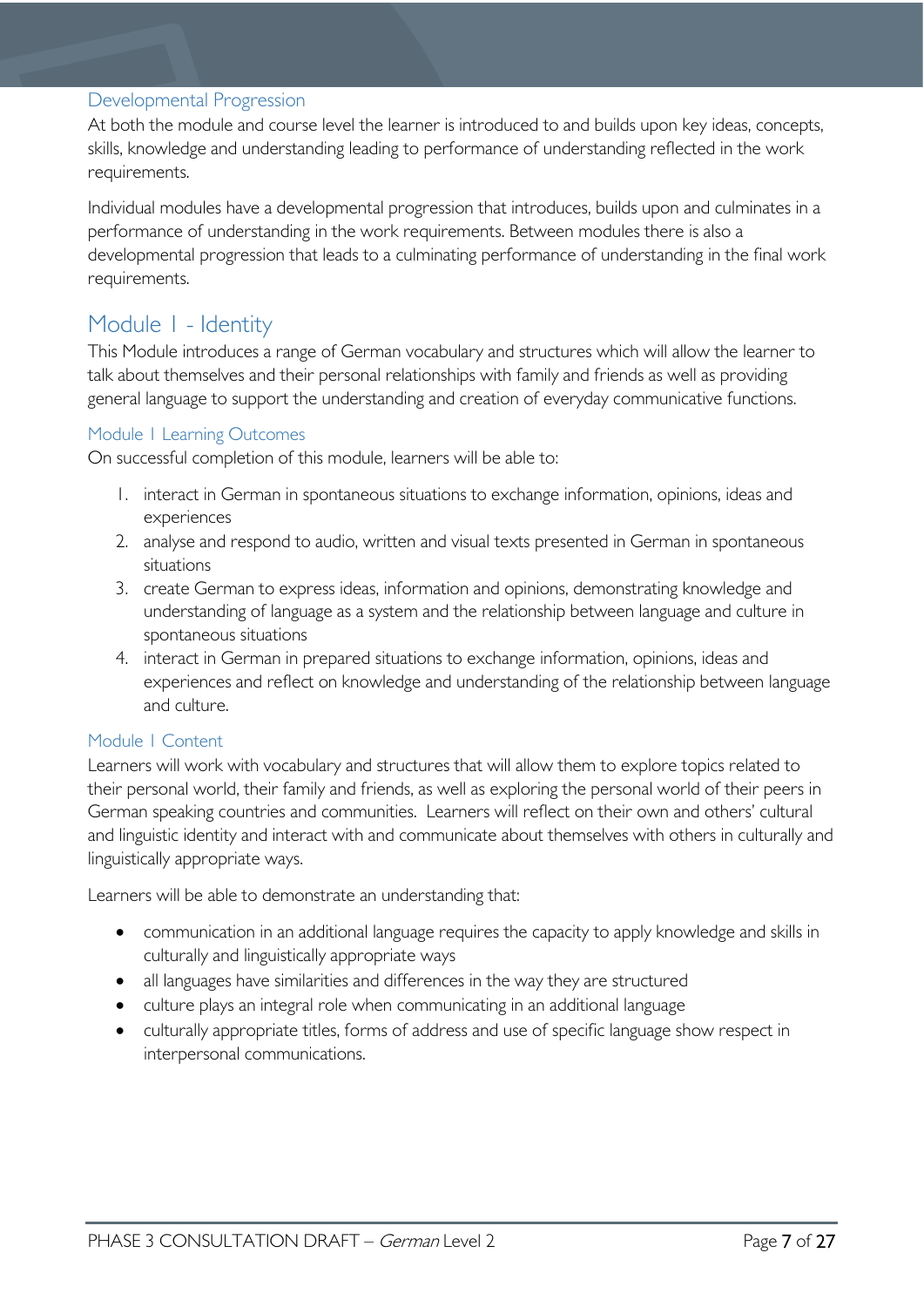#### Key knowledge:

Learners will be able to use:

- appropriate terms for family members
- adjectives for personal descriptions
- first and third person singular possessive constructions
- present tense of common verb constructions (common irregular constructions as vocab items as necessary)
- modals (present tense,  $1^{st}$  and  $3^{rd}$  person of mögen)
- negative constructions of simple present tense constructions
- idiomatic expressions as vocab items
- culturally relevant language and structures.

#### Key skills:

Learners will be able to:

- describe themselves: name, age, where they live, describe personality, personal details etc
- enquire about such information
- analyse, understand and respond to such information
- explain information about their peers in German-speaking cultures, especially name, age, where they live, personality, appearance
- enquire about aspects of peers' personal lives, family, friends etc.
- use elements of the language to demonstrate their understanding of the role of culture in shaping German language.

Learners will develop key knowledge, skills and understandings through using audio, written and visual texts, role play and opportunities, where possible, to engage with other speakers of German in both prepared and spontaneous situations.

### <span id="page-7-0"></span>Module 1 Work Requirements

The work requirements of a course are processes, products or performances that provide a significant demonstration of achievement that is measurable against the course's standards. Work requirements need not be the sole form of assessment for a module.

This module includes one (1) set of short response(s) and one (1) extended response as work requirements.

See Appendix 3 for summary of Work Requirement specifications for this course.

### <span id="page-7-1"></span>Module 1 Assessment

This module will assess criteria 1, 2, 3, 4.

### <span id="page-7-2"></span>Module 2 - Responsibility

This Module expands on the vocabulary and structures introduced in Module 1. The vocabulary and structures studied will allow the learner to talk about their personal and social responsibilities, family commitments, obligations to education and expectations on them as they start to join the workforce in part-time and holiday jobs.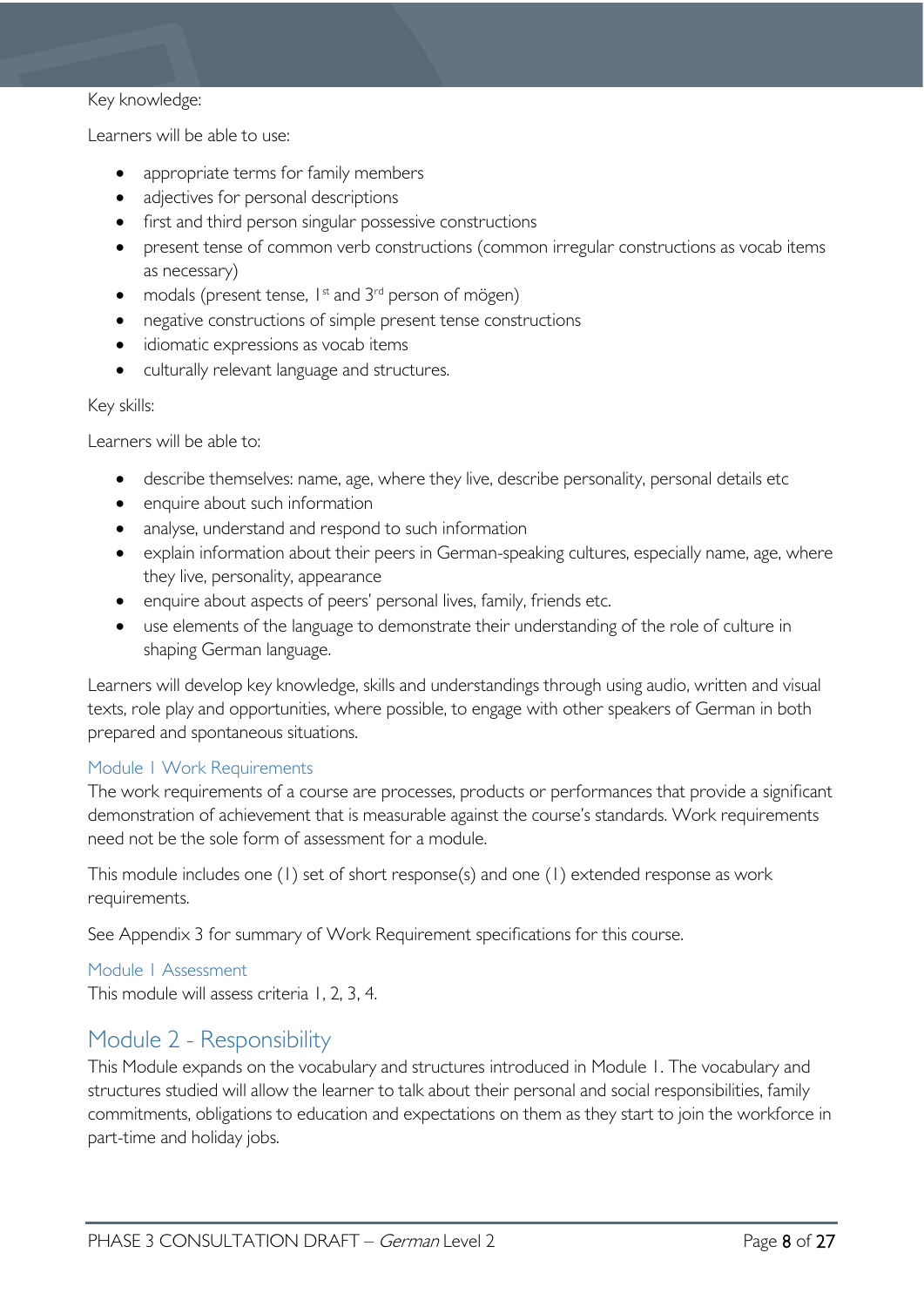#### <span id="page-8-0"></span>Module 2 Learning Outcomes

On successful completion of this module, learners will be able to:

- 1. interact in German in spontaneous situations to exchange information, opinions, ideas and experiences
- 2. analyse and respond to audio, written and visual texts presented in German in spontaneous situations
- 3. create German to express ideas, information and opinions, demonstrating knowledge and understanding of language as a system and the relationship between language and culture in spontaneous situations.
- 5. analyse, reflect on and respond to texts presented in German, and mediate between languages and cultures in prepared situations.

#### <span id="page-8-1"></span>Module 2 Content

Learners will work with vocabulary and structures to explore topics related to their roles and obligations in daily life and as members of the family unit as well as their roles and responsibilities within the wider community. This includes the learner's role at school, in community groups and in part-time employment. Learners will learn about opportunities for education and part-time employment for their peers in German-speaking countries and regions, compare and contrast experiences in culturally appropriate ways and reflect on their own and others' opportunities and responsibilities.

Learners will be able to demonstrate an understanding that:

- communication in an additional language requires the capacity to apply knowledge and skills in culturally and linguistically appropriate ways
- all languages have similarities and differences in the way they are structured
- culture plays a significant role when communicating in an additional language
- family roles and expectations in our own and others' cultures may vary
- cultural influences shape the value placed on education in different communities and cultures
- the nature, expectations and obligations of part-time work for teenagers in Australia and for their peers in German-speaking countries and communities varies significantly.

#### Key knowledge:

Learners will be able to use:

- tenses / structures to talk about themselves and other people, places and events in the past.
- tenses / structures to talk about themselves and other people, places and events in the future.
- structures to enquire about and express opinions
- structures to make comparisons
- structures to facilitate the formation of complex sentences (e.g., conjunctions)
- idiomatic expressions as vocab items

#### Key skills:

Learners will be able to:

- describe duties within the family
- describe routine considerations of daily life, including food and weather
- explain responsibilities at school, attitudes to aspects of learning etc
- describe and use language for getting a part-time job (or not)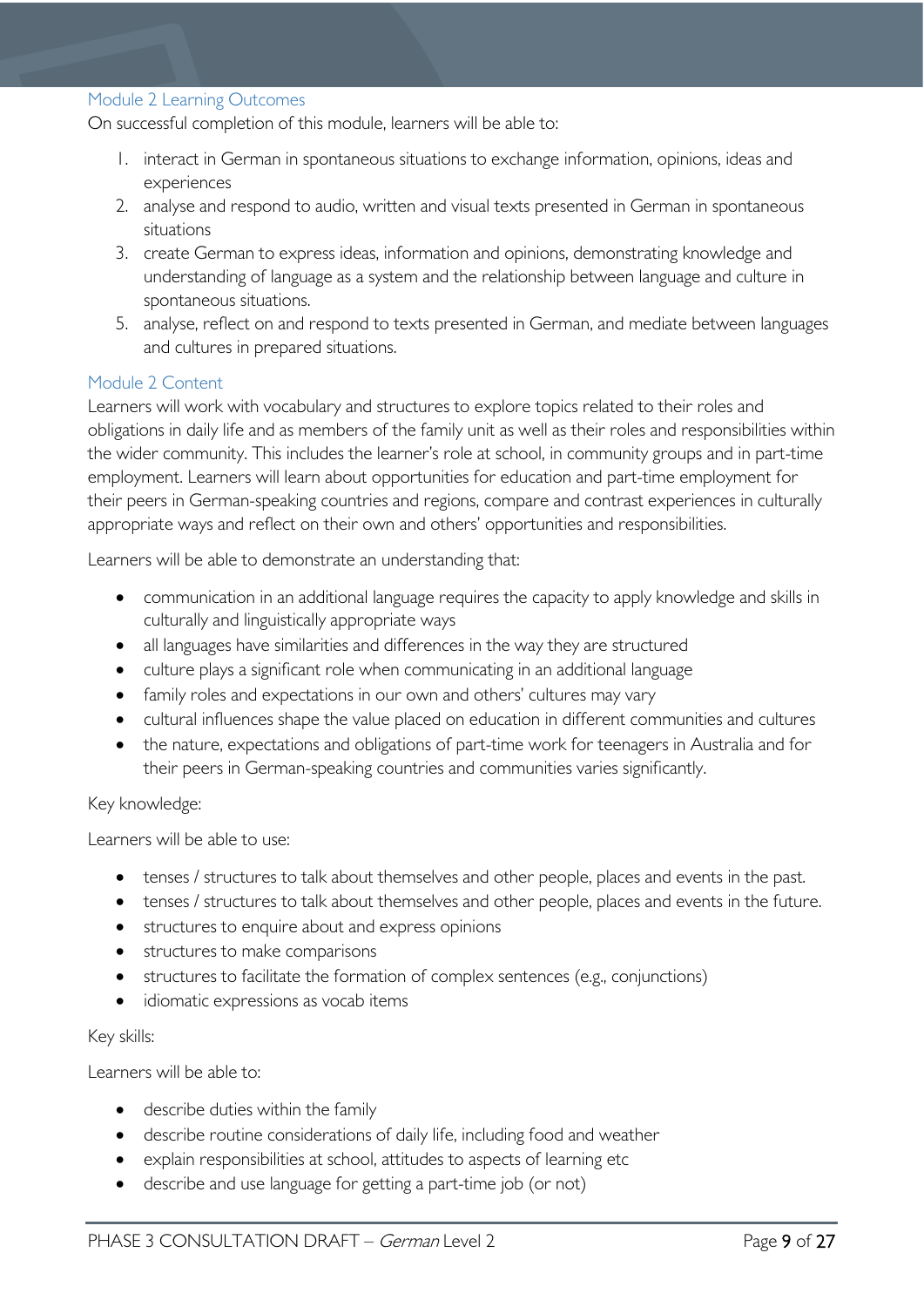- enquire about such information
- enquire about and share information about their peers in German-speaking communities, especially duties within the family, education, part-time jobs
- analyse, understand and respond to information about family, daily life, education and part-time jobs.

Learners will develop key knowledge, skills and understandings through using audio, written and visual texts, role play, visual, audio and written stimuli and opportunities, where possible, to engage with other speakers of German in both prepared and spontaneous situations.

### <span id="page-9-0"></span>Module 2 Work Requirements

The work requirements of a course are processes, products or performances that provide a significant demonstration of achievement that is measurable against the course's standards. Work requirements need not be the sole form of assessment for a module.

This module includes one (1) set of short response(s) and two (2) extended response(s) as work requirements.

See Appendix 3 for summary of Work Requirement specifications for this course.

<span id="page-9-1"></span>Module 2 Assessment This module will assess criteria 1, 2, 4, 5.

### <span id="page-9-2"></span>Module 3 - Legacy

This Module expands on the vocabulary and structures introduced in Modules 1 and 2 to allow the learner to talk about events and experiences in the past and plans for the future, including experiences and opinions of free time, the arts, entertainment, sport and travel.

### <span id="page-9-3"></span>Module 3 Learning Outcomes

On successful completion of this module, learners will be able to:

- 1. interact in German in spontaneous situations to exchange information, opinions, ideas and experiences
- 2. analyse and respond to audio, written and visual texts presented in German in spontaneous situations
- 3. create German to express ideas, information and opinions, demonstrating knowledge and understanding of language as a system and the relationship between language and culture in spontaneous situations
- 6. create German to express ideas, information and opinions, demonstrating knowledge and understanding of language as a system and the relationship between language and culture in prepared situations.

### <span id="page-9-4"></span>Module 3 Content

Learners will work with vocabulary and structures that will allow them to explore topics related to past and future personal experiences and public events. Learners will also develop the knowledge and skills to explain their involvement with, and opinions of, the arts, entertainment, sport and travel and have the opportunity to reflect on the role of culture in the development and appreciation of these aspects of daily life.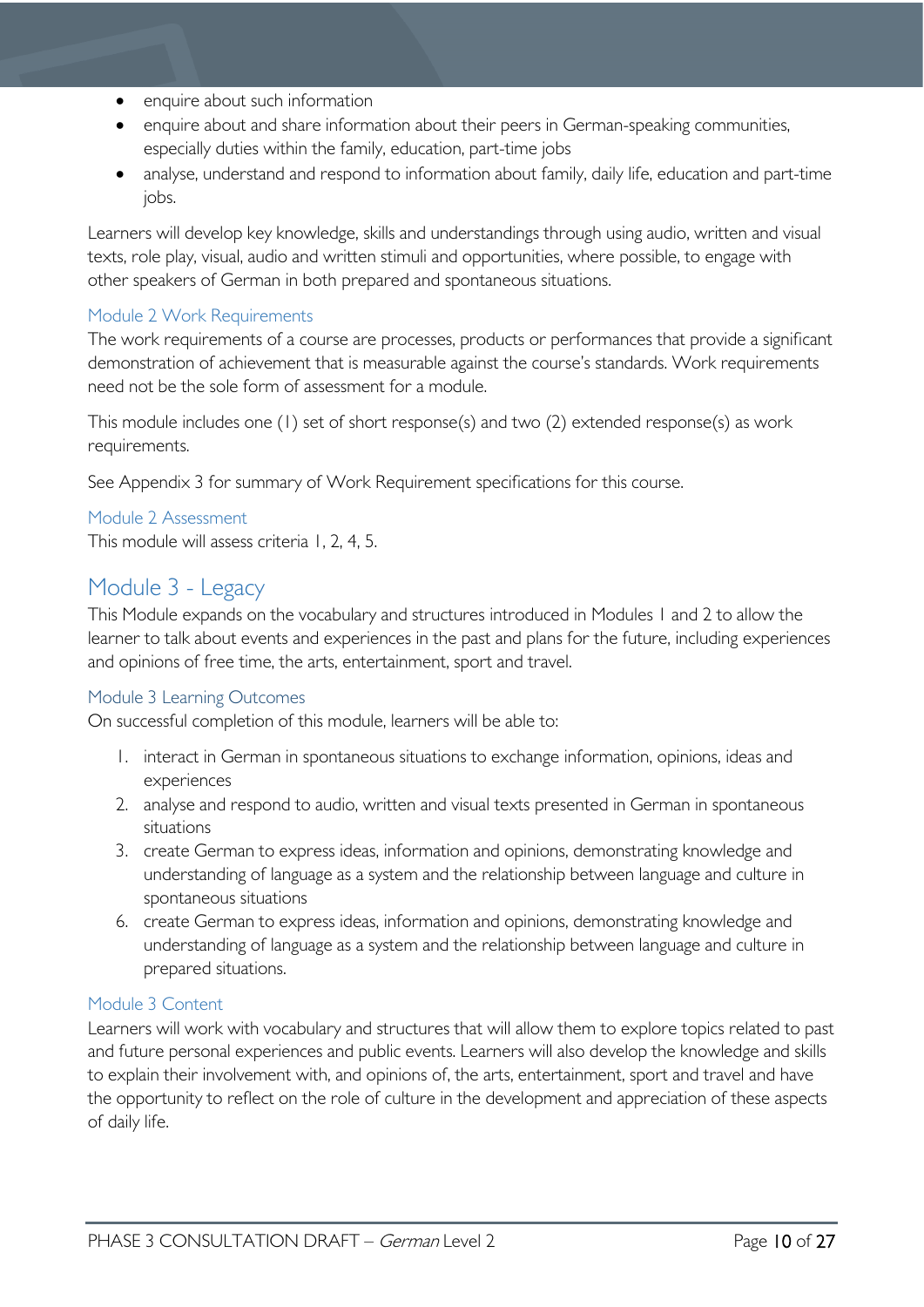#### Learners will be able to demonstrate an understanding that:

- communication in an additional language requires the capacity to apply knowledge and skills in culturally and linguistically appropriate ways
- languages have similarities and differences in the way they are structured
- different Languages and cultures express the notion of time and ordering of events in different ways
- languages have formal mechanisms for seeking and conveying opinions
- culture plays an integral part when communicating in an additional language
- the role and nature of free time varies in our and others' cultures
- cultural influences shape the arts and entertainment and the role that the arts and entertainment play in young people's lives
- attitudes to travel and transport and the benefits that young people may glean from travelling vary from one culture and language group to the next.

### Key knowledge:

Learners will be able to use:

- tenses / structures to talk about themselves and other people, places and events in the past.
- tenses / structures to talk about themselves and other people, places and events in the future.
- structures to enquire about and express opinions
- structures to make comparisons
- structures to facilitate the formation of complex sentences (e.g., conjunctions)
- idiomatic expressions as vocab items

#### Key skills:

Learners will be able to:

- discuss free time activities such as sports and hobbies, options, commitments, conditions, comparisons etc
- enquire about others' free time activities
- convey information about travel and transport and make plans for using transport
- discuss entertainment and the arts, expressing likes/dislikes, preferences, opinions etc
- enquire about others' views of entertainment and the arts
- enquire about and share information about their peers in German-speaking communities, especially: free time, entertainment, travel and transport
- analyse, understand and respond to information about free time activities, entertainment and the Arts, sports and hobbies, travel and transport.

Learners will work with the key knowledge, skills and understandings through audio, written and visual texts, roleplay and opportunities, where possible, to engage with other speakers of German in both prepared and spontaneous situations.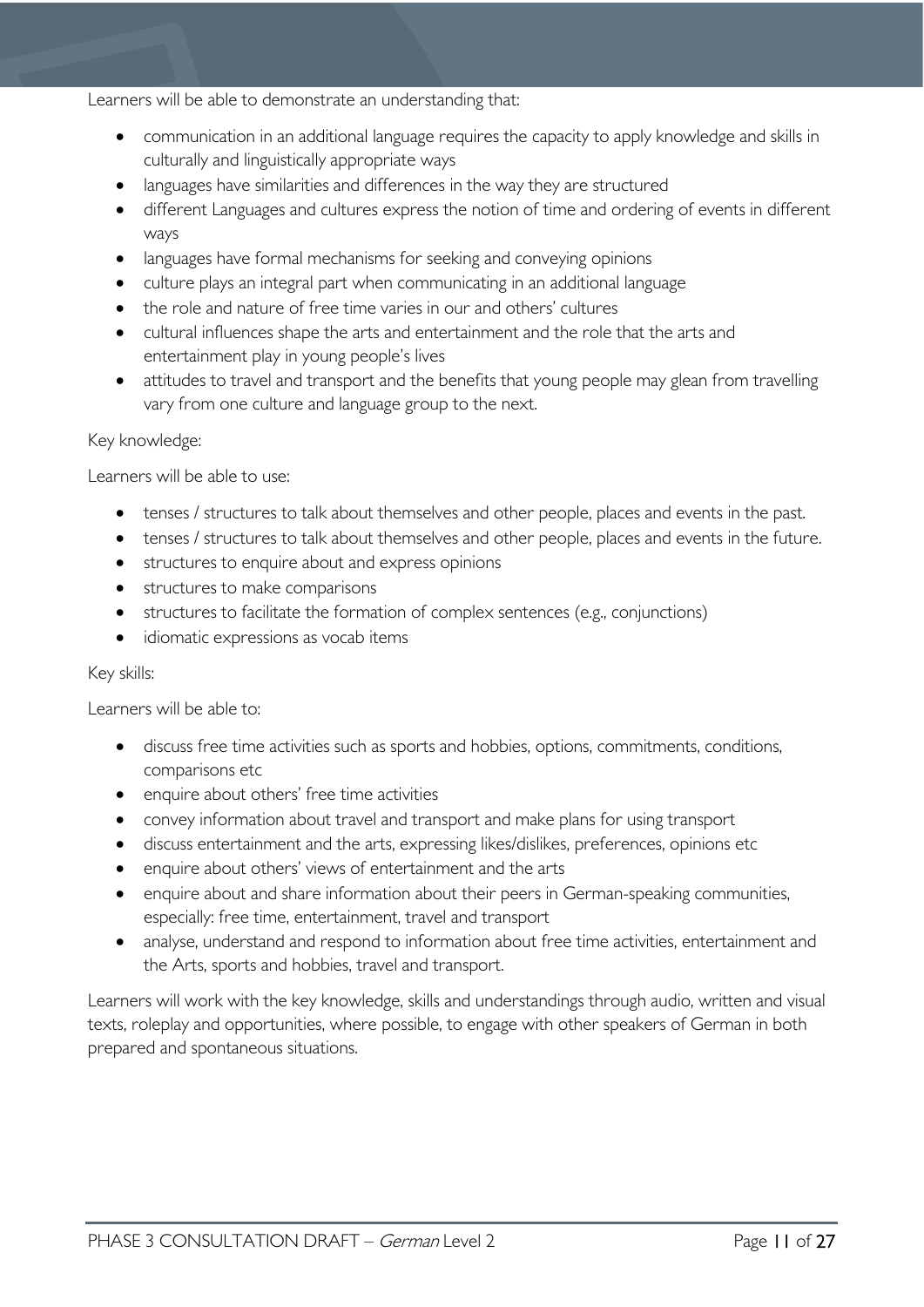#### <span id="page-11-0"></span>Module 3 Work Requirements

The work requirements of a course are processes, products or performances that provide a significant demonstration of achievement that is measurable against the course's standards. Work requirements need not be the sole form of assessment for a module.

This module includes one (1) folio as work requirement.

See Appendix 3 for summary of Work Requirement specifications for this course.

### <span id="page-11-1"></span>Module 3 Assessment

This module will assess criteria 1,2, 3, 6.

### <span id="page-11-2"></span>Assessment

Criterion-based assessment is a form of outcomes assessment that identifies the extent of learner achievement at an appropriate end-point of study. Although assessment – as part of the learning program – is continuous, much of it is formative, and is done to help learners identify what they need to do to attain the maximum benefit from their study of the course. Therefore, assessment for summative reporting to TASC will focus on what both teacher and learner understand to reflect endpoint achievement.

The standard of achievement each learner attains on each criterion is recorded as a rating 'A', 'B', or 'C', according to the outcomes specified in the standards section of the course.

A 't' notation must be used where a learner demonstrates any achievement against a criterion less than the standard specified for the 'C' rating.

A 'z' notation is to be used where a learner provides no evidence of achievement at all.

Internal assessment of all criteria will be made by the provider. Providers will report the learner's rating for each criterion to TASC.

<span id="page-11-3"></span>

| c |  |
|---|--|
|   |  |

| Module I | Module 2 | Module 3 | Notes                                                                 |
|----------|----------|----------|-----------------------------------------------------------------------|
| ,2,3,4   | ,2,3,5   | ,2,3,6   | Three common in all modules<br>and one focus criterion per<br>module. |

The assessment for *German* Level 2 will be based on the degree to which the learner can:

- 1. interact in spoken German in spontaneous situations
- 2. analyse and respond to texts in German in spontaneous situations
- 3. create written German in spontaneous situations
- 4. interact in and reflect on spoken German in prepared situations
- 5. analyse, reflect on and respond to texts in German in prepared situations
- 6. create and reflect on written German in prepared situations.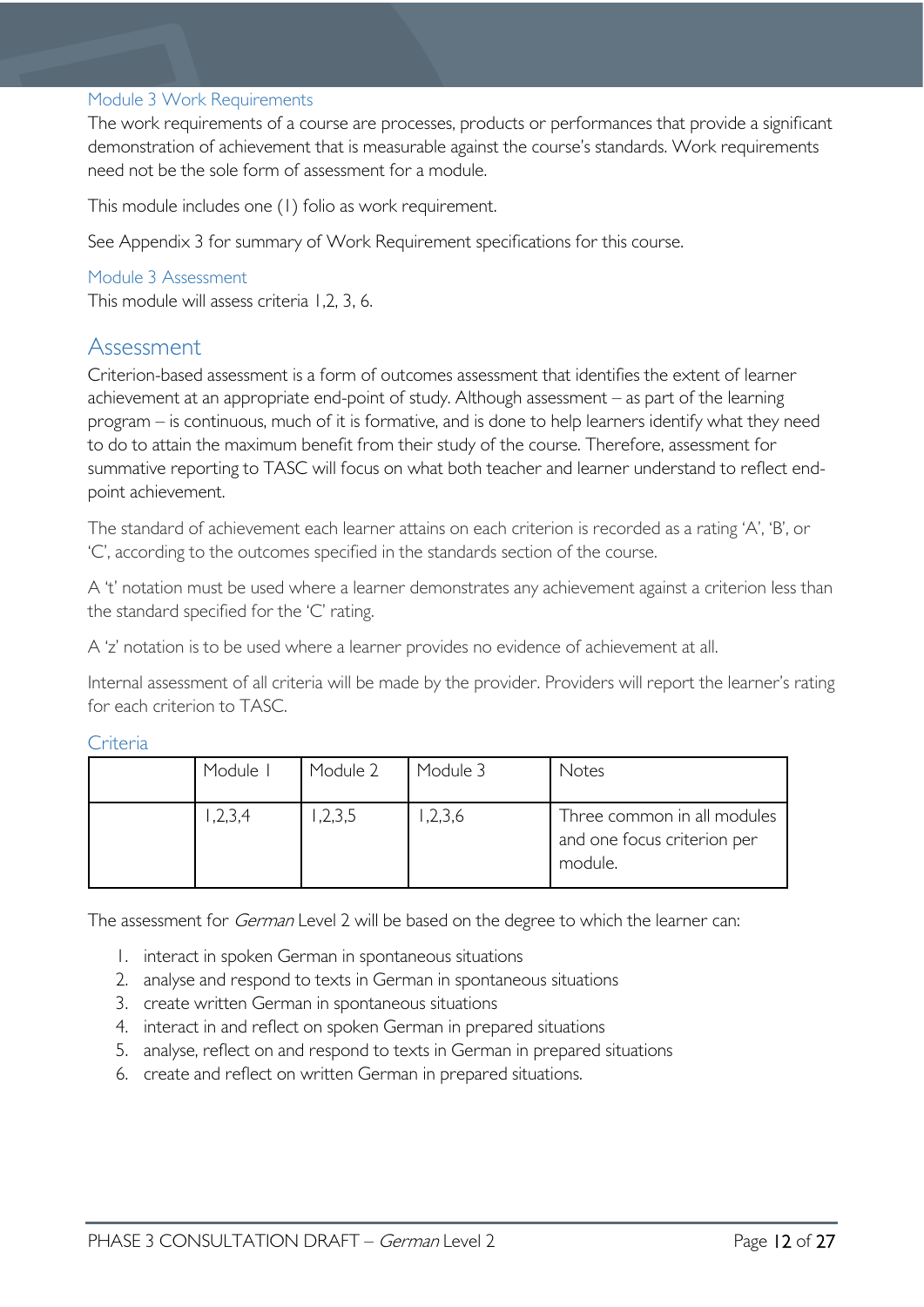### <span id="page-12-0"></span>**Standards**

Criterion 1: interact in spoken German in spontaneous situations

| Rating C                                                                                                                                                                                                                                                | Rating B                                                                                                                                                                                           | Rating A                                                                                                                                                                                                                                    |
|---------------------------------------------------------------------------------------------------------------------------------------------------------------------------------------------------------------------------------------------------------|----------------------------------------------------------------------------------------------------------------------------------------------------------------------------------------------------|---------------------------------------------------------------------------------------------------------------------------------------------------------------------------------------------------------------------------------------------|
| uses a limited range of<br>vocabulary and relies on<br>simple structures to<br>communicate on familiar<br>topics. Very few complex<br>structures may be attempted                                                                                       | uses a range of vocabulary<br>and simple structures with<br>some accuracy, but complex<br>structures are less frequent<br>and may contain errors                                                   | uses a wide range of<br>vocabulary and a wide range<br>of simple and complex<br>structures with a high degree<br>of accuracy                                                                                                                |
| sometimes demonstrates<br>accurate pronunciation, stress<br>and intonation. Accuracy of<br>pronunciation may interfere<br>with meaning at times                                                                                                         | demonstrates accurate<br>pronunciation, stress and<br>intonation. Errors do not<br>significantly interfere with<br>meaning                                                                         | consistently demonstrates<br>accurate pronunciation,<br>stress, intonation                                                                                                                                                                  |
| uses language for a limited<br>range of familiar topics. The<br>learner may not always use<br>language that is completely<br>relevant to the topic.<br>Demonstrates limited<br>capacity to apply culturally<br>appropriate communication<br>strategies. | uses language for a range of<br>familiar topics.<br>Uses some details that are<br>relevant and some<br>communication strategies<br>that are culturally<br>appropriate.<br>Maintains communication. | consistently uses language<br>successfully for a wide range<br>of familiar topics. Provides<br>relevant information and<br>effectively uses culturally<br>appropriate communication<br>strategies to maintain or<br>extend the interaction. |
| May not always be able to<br>maintain communication.                                                                                                                                                                                                    |                                                                                                                                                                                                    |                                                                                                                                                                                                                                             |

Criterion 2: analyse and respond to texts in German in spontaneous situations

| Rating C                                                                                                                                                        | Rating B                                                                                                                                     | Rating A                                                                                                                                                              |
|-----------------------------------------------------------------------------------------------------------------------------------------------------------------|----------------------------------------------------------------------------------------------------------------------------------------------|-----------------------------------------------------------------------------------------------------------------------------------------------------------------------|
| identifies, analyses and<br>responds to a limited range<br>of inferred ideas on a limited<br>range of familiar topics in<br>spoken, written and visual<br>texts | identifies, analyses and<br>responds to a range of<br>inferred ideas on a range of<br>familiar topics in spoken,<br>written and visual texts | Consistently and accurately<br>identifies, analyses and<br>responds to inferred ideas on<br>a wide range of familiar<br>topics in spoken, written and<br>visual texts |
| identifies, analyses and<br>responds to some specific<br>details expressed in spoken,<br>written and visual texts.                                              | identifies, analyses and<br>responds to some specific<br>details expressed in spoken,<br>written and visual texts.                           | consistently and accurately<br>identifies, analyses and<br>responds to specific details<br>expressed in spoken, written<br>and visual texts.                          |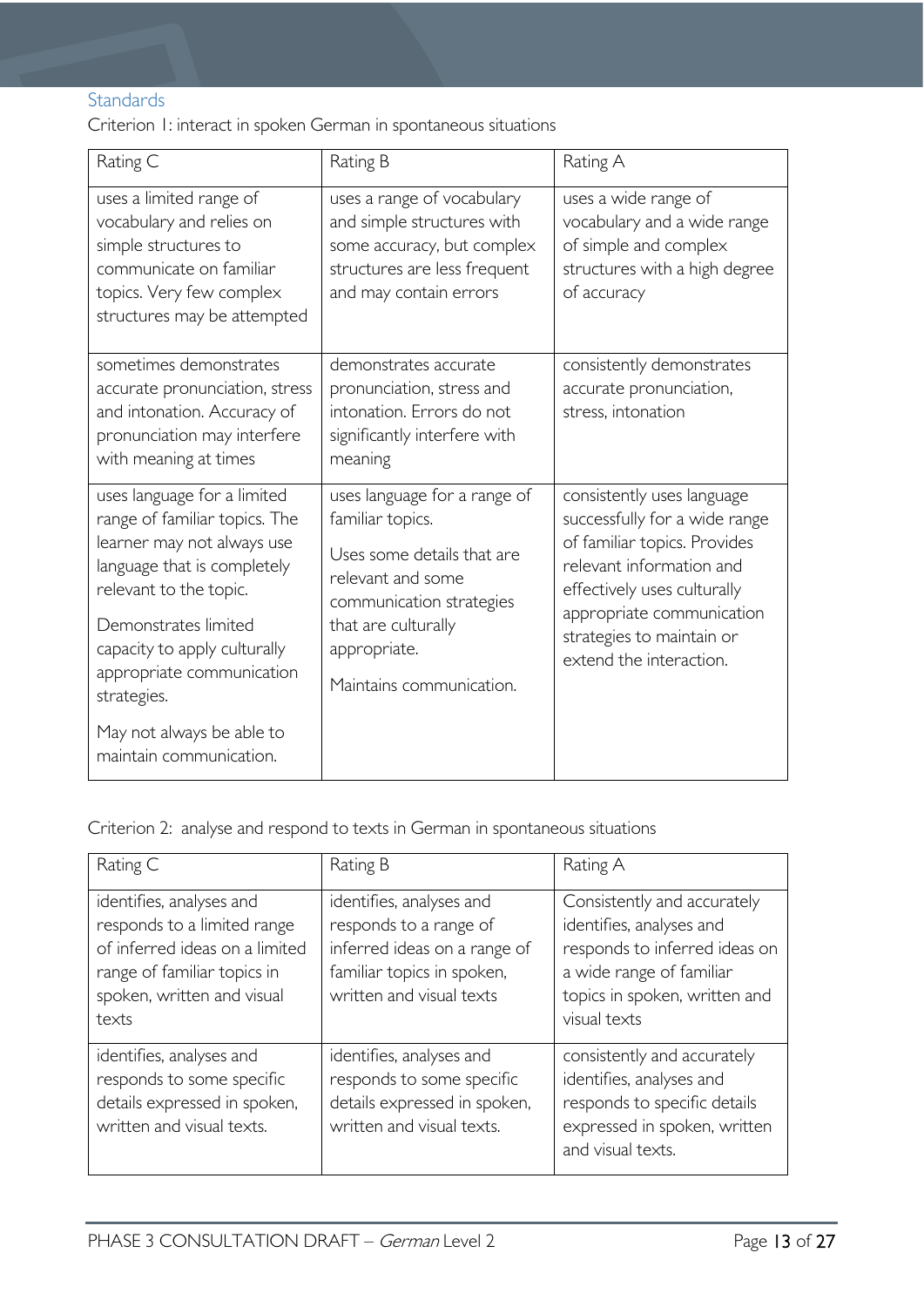Criterion 3: create written German in spontaneous situations

| Rating C                                                                                                                                                                       | Rating B                                                                                                                                                                 | Rating A                                                                                                                                                                            |
|--------------------------------------------------------------------------------------------------------------------------------------------------------------------------------|--------------------------------------------------------------------------------------------------------------------------------------------------------------------------|-------------------------------------------------------------------------------------------------------------------------------------------------------------------------------------|
| uses a limited range of simple<br>vocabulary and structures for<br>a range of familiar topics.<br>Rarely attempts to use<br>complex structures                                 | uses a range of simple<br>vocabulary and structures<br>accurately and attempts<br>more complex structures<br>with some success                                           | consistently uses a wide range<br>of vocabulary and a wide<br>range of accurate simple and<br>complex structures                                                                    |
| uses simple spelling and<br>punctuation correctly but<br>often has difficulty with more<br>complex spelling                                                                    | uses spelling and punctuation<br>correctly. Minor errors do<br>not detract from meaning                                                                                  | consistently demonstrates<br>accurate use of spelling and<br>punctuation                                                                                                            |
| creates a response that is<br>partially appropriate to<br>context, audience and<br>purpose and sometimes uses<br>culturally appropriate<br>strategies to communicate<br>ideas. | creates a response that is<br>mostly appropriate to<br>context, audience and<br>purpose and mostly uses<br>culturally appropriate<br>strategies to communicate<br>ideas. | creates a response that is<br>consistently appropriate to<br>context, audience and<br>purpose and effectively uses<br>culturally appropriate<br>strategies to communicate<br>ideas. |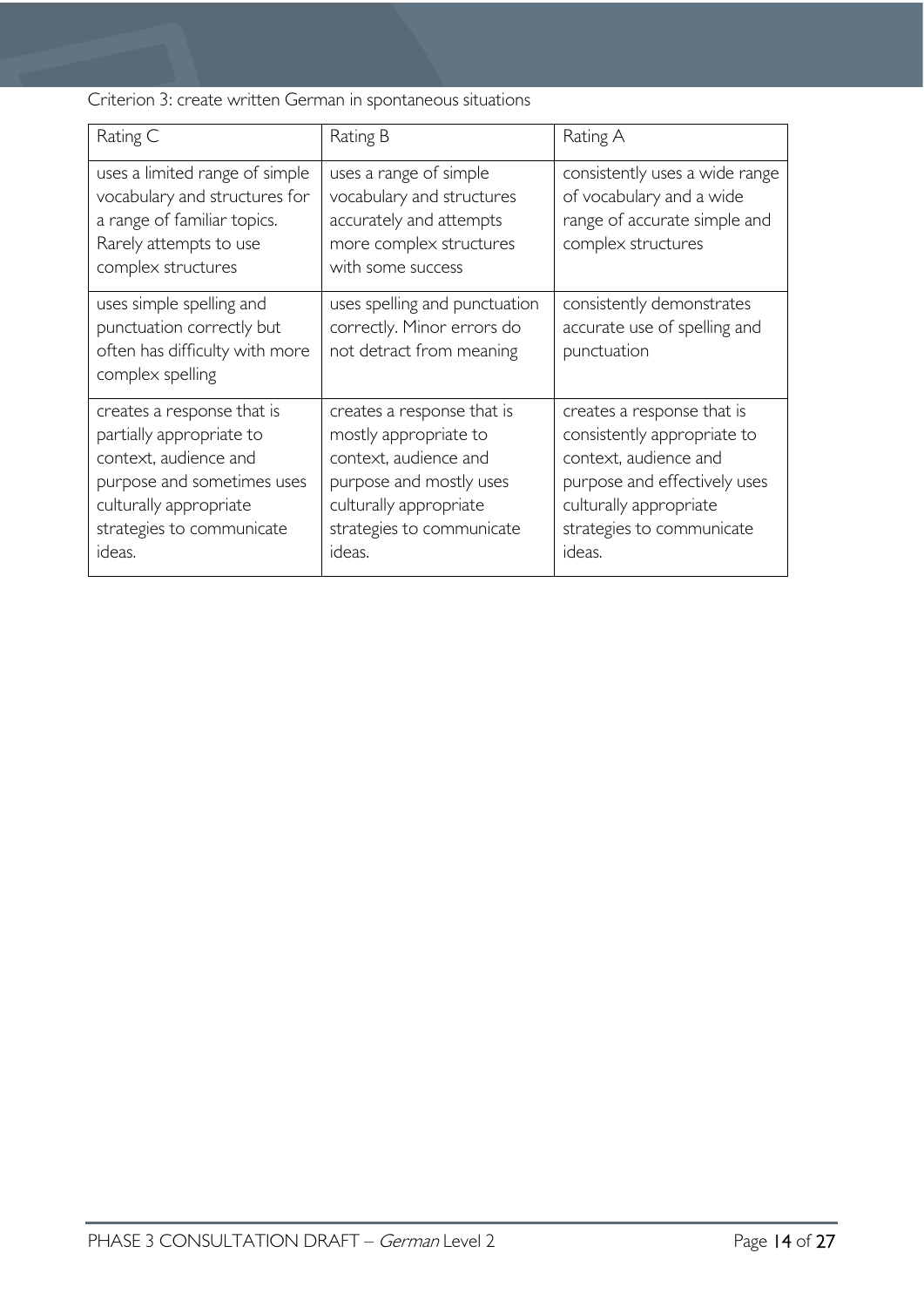Criterion 4: interact in and reflect on spoken German in prepared situations

| Rating C                                                                                                                                                                                                                                                                        | Rating B                                                                                                                                                                                                                                                                                   | Rating A                                                                                                                                                                                                                                                        |
|---------------------------------------------------------------------------------------------------------------------------------------------------------------------------------------------------------------------------------------------------------------------------------|--------------------------------------------------------------------------------------------------------------------------------------------------------------------------------------------------------------------------------------------------------------------------------------------|-----------------------------------------------------------------------------------------------------------------------------------------------------------------------------------------------------------------------------------------------------------------|
| uses a limited range of<br>vocabulary and relies on<br>simple structures to<br>communicate in familiar and<br>unfamiliar situations.<br>Complex structures are<br>seldom attempted and<br>language used may not always<br>be culturally appropriate or<br>relevant to the topic | uses a range of vocabulary<br>and simple structures<br>accurately in familiar and<br>unfamiliar situations, but<br>complex structures may be<br>less frequent and contain<br>errors. Provides culturally<br>appropriate and relevant<br>details but they may lack<br>breadth and, or depth | uses a wide range of<br>vocabulary and a wide range<br>of accurate simple and<br>complex structures in familiar<br>and unfamiliar situations.<br>Provides effective and<br>culturally appropriate details<br>that consistently demonstrate<br>breadth and depth |
| demonstrates some accurate<br>pronunciation, stress and<br>intonation<br>Accuracy of pronunciation<br>may interfere with meaning<br>at times.                                                                                                                                   | mostly demonstrates<br>accurate pronunciation,<br>stress, intonation. Errors do<br>not interfere with the<br>learner's capacity to convey<br>meaning                                                                                                                                       | consistently demonstrates<br>accurate pronunciation, stress<br>and intonation                                                                                                                                                                                   |
| uses at least one appropriate<br>strategy to plan and self-<br>check language used but may<br>not be completely successful<br>in applying the strategy                                                                                                                          | uses a range of appropriate<br>strategies with some success<br>to plan and self-check<br>language used                                                                                                                                                                                     | consistently and successfully<br>applies a broad range of<br>appropriate strategies to plan<br>and self-check language used                                                                                                                                     |
| uses limited examples in<br>German to demonstrate<br>some awareness of<br>similarities and differences in<br>languages and cultures but<br>may provide limited depth to<br>reflections.                                                                                         | uses a range of examples in<br>German to demonstrate an<br>awareness of and reflection<br>on a range of similarities and<br>differences in own and<br>others' languages and<br>cultures.                                                                                                   | uses a broad range of<br>examples in German to<br>provide insightful reflection<br>on a range of aspects of the<br>target language and culture in<br>relation to their own.                                                                                     |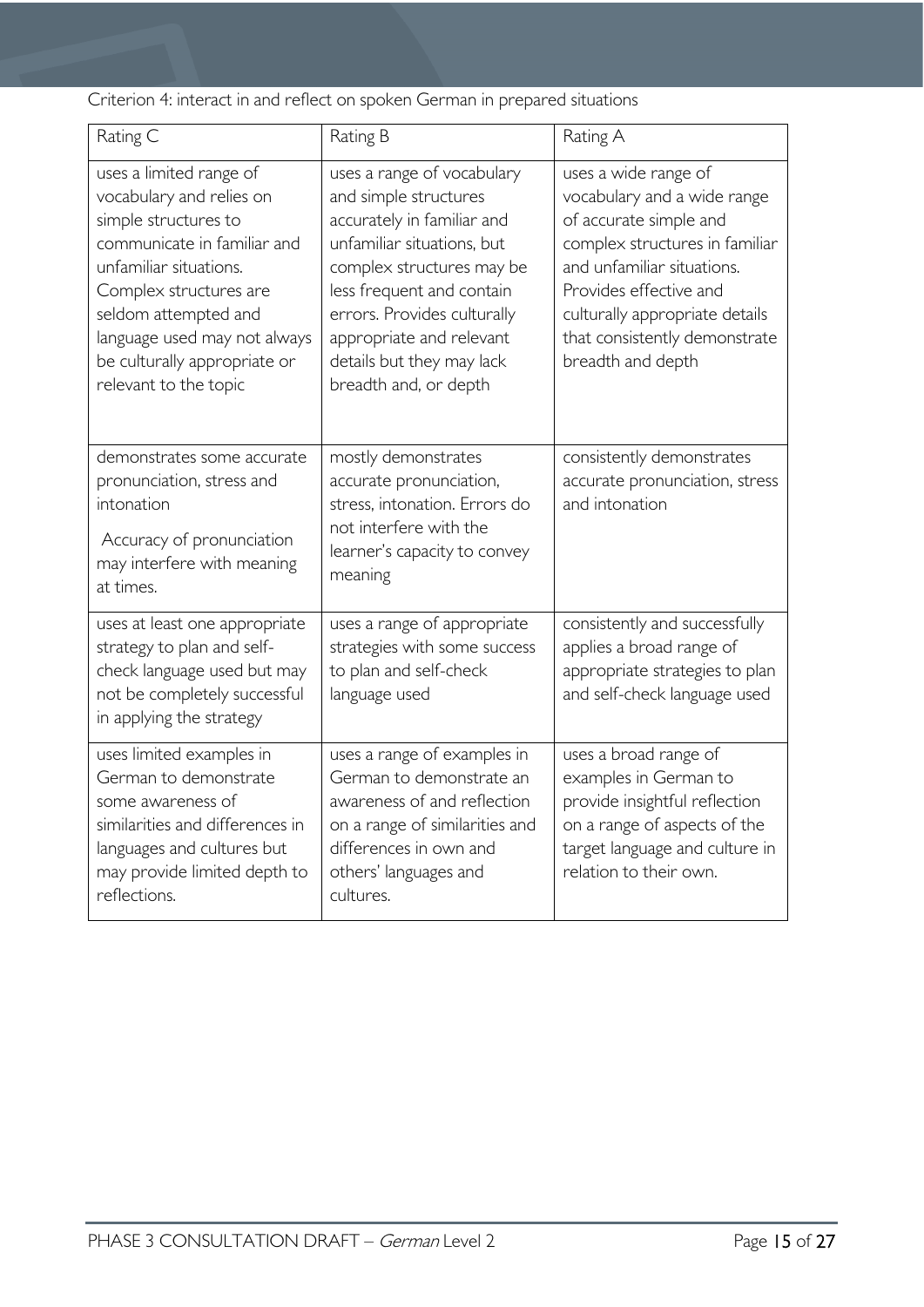Criterion 5: analyse, reflect on and respond to texts in German in prepared situations

| Rating C                                                                                                                                               | Rating B                                                                                                                                         | Rating A                                                                                                                                                             |
|--------------------------------------------------------------------------------------------------------------------------------------------------------|--------------------------------------------------------------------------------------------------------------------------------------------------|----------------------------------------------------------------------------------------------------------------------------------------------------------------------|
| identifies, analyses and<br>responds to some inferred<br>ideas on familiar and<br>unfamiliar topics in spoken,<br>written and visual texts             | identifies, analyses and<br>responds to a range of<br>inferred ideas on familiar and<br>unfamiliar topics in spoken,<br>written and visual texts | consistently and accurately<br>identifies, analyses and<br>responds to inferred ideas on<br>familiar and unfamiliar topics<br>in spoken, written and visual<br>texts |
| identifies, analyses and<br>responds to some specific<br>details expressed in spoken,<br>written and visual texts                                      | identifies, analyses and<br>responds to a range of<br>specific details expressed in<br>spoken, written and visual<br>texts                       | consistently and accurately<br>identifies, analyses and<br>responds to specific details<br>expressed in spoken, written<br>and visual texts                          |
| applies a limited range of<br>appropriate strategies to<br>analyse and understand audio,<br>written and visual language                                | applies a range of<br>appropriate strategies to<br>analyse and understand audio,<br>written and visual language                                  | consistently applies a broad<br>range of appropriate<br>strategies to analyse and<br>understand audio, written<br>and visual language                                |
| demonstrates some<br>awareness of similarities and<br>differences between the<br>target language and culture<br>and their own language and<br>culture. | provides some reflection on<br>aspects of the target language<br>and culture in relation to<br>their own.                                        | provides thorough and<br>insightful reflection on<br>aspects of the target language<br>and culture in relation to<br>their own.                                      |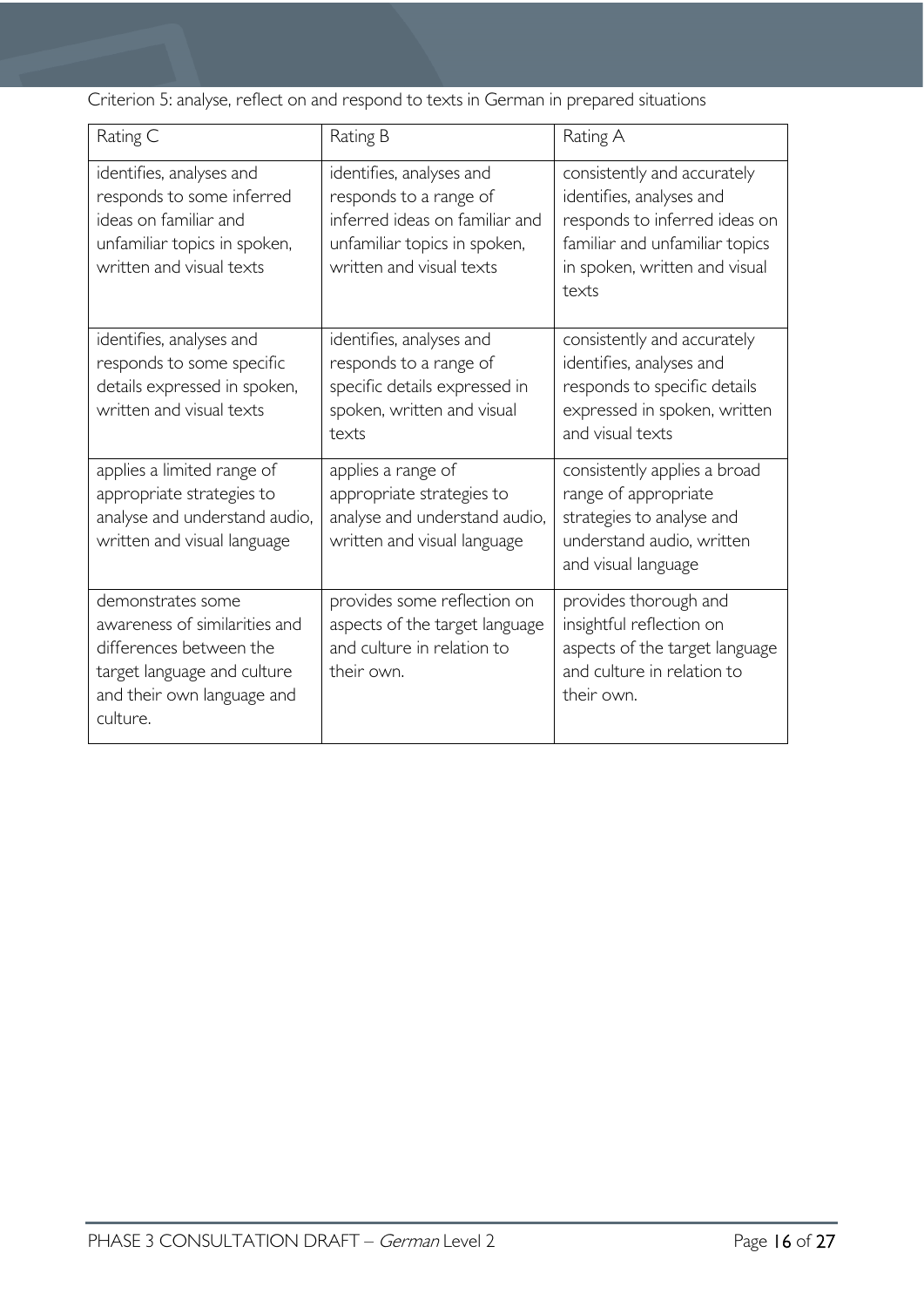Criterion 6: create and reflect on written German language in prepared situations

| Rating C                                                                                                                                                                                                                                                                                                                                             | Rating B                                                                                                                                                                                                                                                                                                                                                    | Rating A                                                                                                                                                                                                                                                                                                                                   |
|------------------------------------------------------------------------------------------------------------------------------------------------------------------------------------------------------------------------------------------------------------------------------------------------------------------------------------------------------|-------------------------------------------------------------------------------------------------------------------------------------------------------------------------------------------------------------------------------------------------------------------------------------------------------------------------------------------------------------|--------------------------------------------------------------------------------------------------------------------------------------------------------------------------------------------------------------------------------------------------------------------------------------------------------------------------------------------|
| uses simple vocabulary and<br>structures for a familiar range<br>of topics. Rarely attempts to<br>use complex structures.<br>Creates a response that is<br>partially appropriate to<br>context, audience and<br>purpose and attempts to<br>correctly use a number of<br>culturally appropriate<br>strategies to create and<br>maintain communication | uses a range of simple<br>vocabulary. Mostly uses<br>simple structures accurately<br>and attempts more complex<br>structures with some success.<br>Creates a response that is<br>mostly appropriate to<br>context, audience and<br>purpose and correctly uses a<br>range of culturally<br>appropriate strategies to<br>create and maintain<br>communication | consistently uses a wide range<br>of vocabulary and a wide<br>range of accurate simple and<br>complex structures.<br>Creates a response that is<br>consistently appropriate to<br>context, audience and<br>purpose and effectively uses<br>a wide range of culturally<br>appropriate strategies to<br>create and maintain<br>communication |
| uses simple spelling and<br>punctuation correctly but<br>often has difficulty with more<br>complex spelling                                                                                                                                                                                                                                          | uses spelling and punctuation<br>correctly. Minor errors do<br>not detract from meaning                                                                                                                                                                                                                                                                     | consistently demonstrates<br>accurate use of spelling and<br>punctuation                                                                                                                                                                                                                                                                   |
| uses an appropriate strategy<br>to manage and self-check the<br>language used but may not be<br>completely successful in<br>applying the strategy or may<br>rely on guidance to apply<br>strategy                                                                                                                                                    | uses a range of appropriate<br>strategies with some success<br>to manage and self-check<br>language used                                                                                                                                                                                                                                                    | consistently and effectively<br>applies a broad range of<br>appropriate strategies to<br>manage and self-check<br>language used                                                                                                                                                                                                            |
| demonstrates some<br>awareness of similarities and<br>differences in languages and<br>cultures but may provide<br>limited depth to reflections.                                                                                                                                                                                                      | demonstrates an awareness<br>of and reflects on some<br>similarities and differences in<br>own and others' languages<br>and cultures.                                                                                                                                                                                                                       | provides insightful reflection<br>on aspects of the target<br>language and culture in<br>relation to their own.                                                                                                                                                                                                                            |

# <span id="page-16-0"></span>Quality Assurance

• This will be determined by TASC at time of accreditation.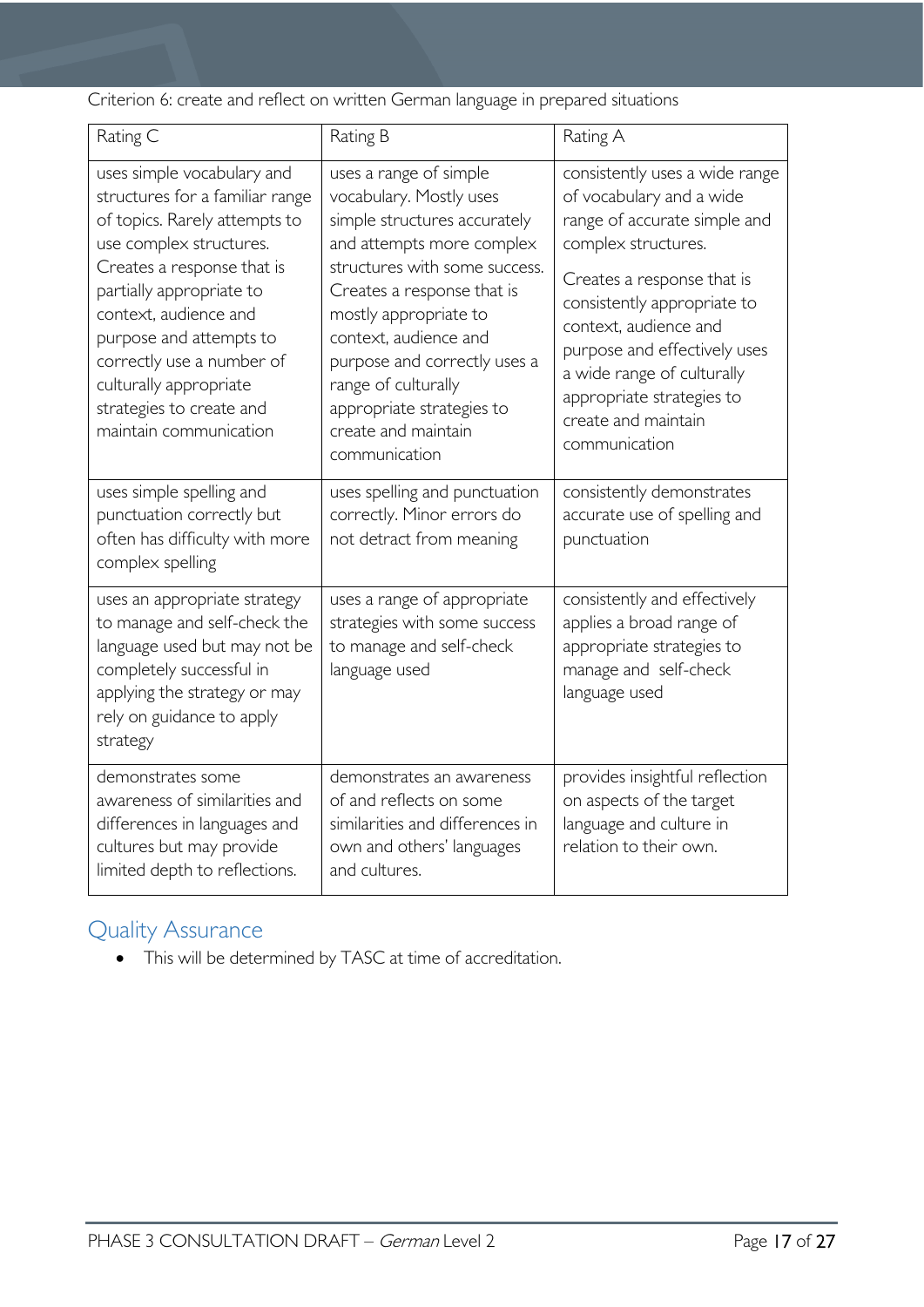### <span id="page-17-0"></span>Qualifications and Award Requirements

The final award will be determined by the Office of Tasmanian Assessment, Standards and Certification from 6 ratings.

The minimum requirements for an award in *German* Level 2 are as follows:

EXCEPTIONAL ACHIEVEMENT (EA) 5 'A' ratings, 1 'B' rating HIGH ACHIEVEMENT (HA) 3 'A' ratings, 2 'B' ratings, 1 'C' rating

COMMENDABLE ACHIEVEMENT (CA) 3 'B' ratings, 3 'C' ratings

SATISFACTORY ACHIEVEMENT (SA) 5 'C' ratings

PRELIMINARY ACHIEVEMENT (PA) 3 'C' ratings

A learner who otherwise achieves the ratings for an SA (Satisfactory Achievement) award but who fails to show any evidence of achievement in one or more criteria ('z' notation) will be issued with a PA (Preliminary Achievement) award.

### <span id="page-17-1"></span>Course Evaluation

• This will be confirmed by time of accreditation.

### <span id="page-17-2"></span>Course Developer

This course has been developed by the Department of Education's Years 9 to 12 Learning Unit in collaboration with Catholic Education Tasmania and Independent Schools Tasmania.

### <span id="page-17-3"></span>Accreditation and Version History

• Details to be determined by TASC at time of accreditation.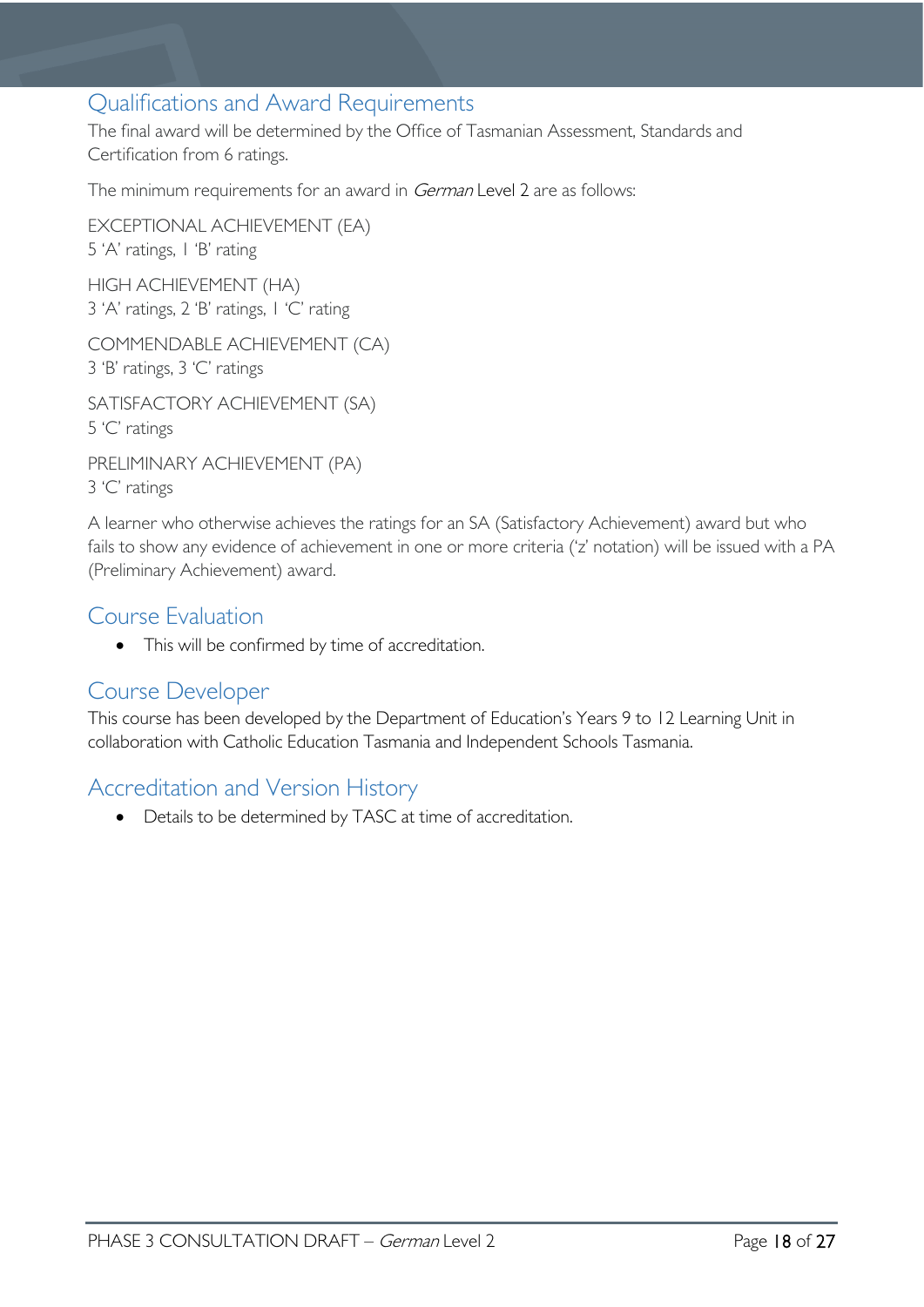# Appendix 1 - Line of Sight

| Learning Outcomes |                        |                             |                                            |                                                                                   |  |
|-------------------|------------------------|-----------------------------|--------------------------------------------|-----------------------------------------------------------------------------------|--|
| What students are | Content                |                             |                                            |                                                                                   |  |
| expected to learn | What teachers<br>teach | <b>Work Requirements</b>    |                                            |                                                                                   |  |
|                   |                        | Some of what<br>learners do | Criteria                                   |                                                                                   |  |
|                   |                        |                             | Key characteristics of<br>what learners do | <b>Standards</b>                                                                  |  |
|                   |                        |                             |                                            | Qualities to be<br>assessed for the key<br>characteristics of<br>what learners do |  |

<span id="page-18-0"></span>

| Learning Outcomes                                                                        | Course<br>Content | Work<br>Requirements | Criteria       | Standards      | General<br>Capabilities |
|------------------------------------------------------------------------------------------|-------------------|----------------------|----------------|----------------|-------------------------|
|                                                                                          |                   |                      |                |                | (GC)                    |
| 1. Interact in German in spontaneous situations to exchange information, opinions, ideas | Module            | Module 1, 3          | C              | E1, 2, 3       | GC:                     |
| and experiences.                                                                         | 1, 2, 3           |                      |                |                | <u>ල</u> ි ල            |
| 2. Analyse and respond to audio, written and visual texts presented in German in         | Module            | Module 2, 3          | C <sub>2</sub> | E1,2           | GC:                     |
| spontaneous situations.                                                                  | 1, 2, 3           |                      |                |                | <u>၉</u> ေ              |
| 3. Create German to express ideas, information and opinions, demonstrating               | Module            | Module 2, 3          | C <sub>3</sub> | E1, 2, 3       | GC:                     |
| knowledge and understanding of language as a system and the relationship between         | 1, 2, 3           |                      |                |                | <u>ල</u> ය              |
| language and culture in spontaneous situations.                                          |                   |                      |                |                |                         |
| 4. Interact in German in prepared situations to exchange information, opinions, ideas    | Module            | Module               | C <sub>4</sub> | $E$ 1, 2, 3, 4 | GC:                     |
| and experiences and reflect on knowledge and understanding of the relationship           | 1, 2, 3           |                      |                |                | <u>၉</u> ေ              |
| between language and culture.                                                            |                   |                      |                |                |                         |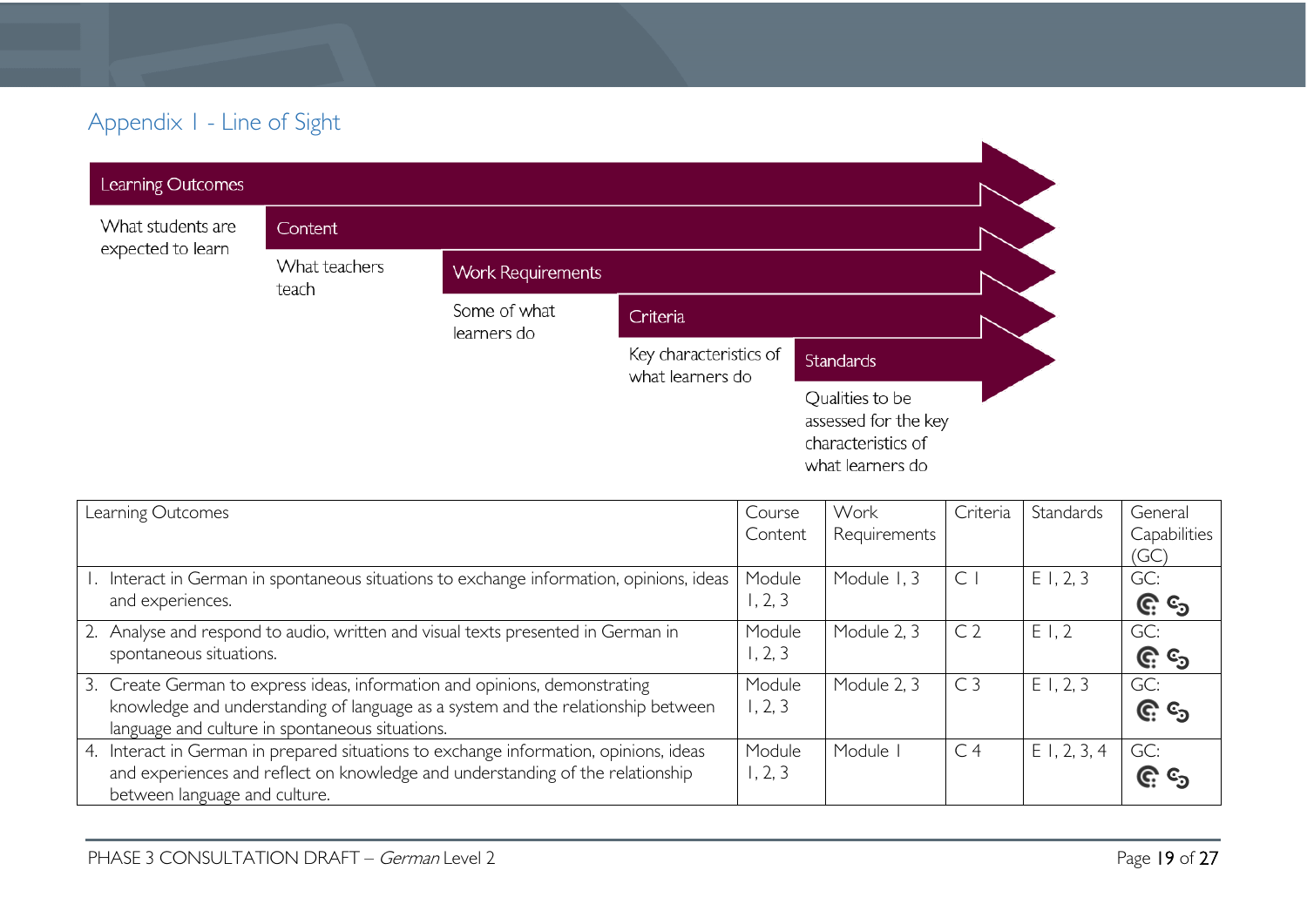| 5. Analyse, reflect on and respond to texts presented in German, and mediate between<br>languages and cultures in prepared situations.                                                                         | Module           | Module 2 | C <sub>5</sub> | 1, 2, 3, 4<br>$\vdash$ 1 | GC:<br><u>ଜୁ କ</u> |
|----------------------------------------------------------------------------------------------------------------------------------------------------------------------------------------------------------------|------------------|----------|----------------|--------------------------|--------------------|
| 6. Create German to express ideas, information and opinions, demonstrating<br>knowledge and understanding of language as a system and the relationship between<br>language and culture in prepared situations. | Module<br>, 2, 3 | Module 3 | C <sub>6</sub> | 1. 2. 3. 4<br>ΕI         | GC:<br><u>ଜ</u> ୍ର |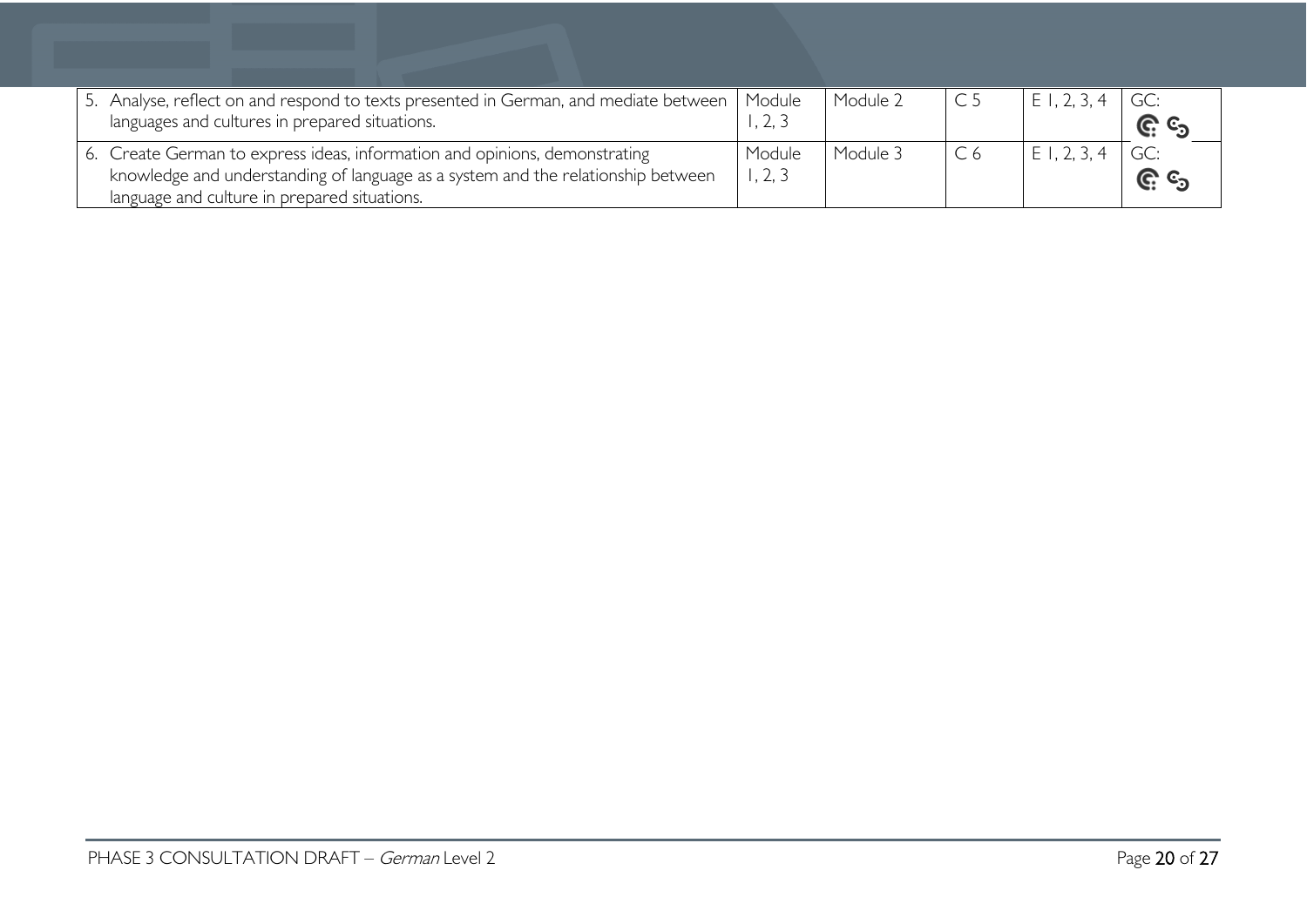# <span id="page-20-0"></span>Appendix 2 - Alignment to Curriculum Frameworks

Level 2 German draws from the following elements of the Combined Curriculum and Assessment Framework for Languages (CCAFL) Draft version released for consultation, March 2021:

- Concepts: Identity, Responsibility, Legacy (Topics developed from these concepts to meet the needs of the Tasmanian beginning language student)
- Perspectives: Personal, Community, Global
- Course objectives: Interacting in language, Analysing, language, Creating language
- Knowledge and skills to be assessed: Interacting in language, analysing language, creating language.

# <span id="page-20-1"></span>Appendix 3 - Work Requirements

### <span id="page-20-2"></span>Module 1 Work Requirements Specifications

Focus Area: Discipline-based Study Title of Work Requirement: Identity – personal and global aspects of the individual Mode /Format: Set of short responses Learning Outcomes: Learning Outcome 1 Description: The teacher leads a conversation with the learner about themselves, their family and friends. The conversation is intended as a natural interaction, with the teacher varying questions and reacting to the learner's responses. Size: Ten short responses Timing: To be conducted in the last two weeks of the module.

External agencies: N.A.

Relevant Criterion: Criterion 1

Focus Area: Discipline-based study

Title of Work Requirement: Identity – self, family and friends

Mode /Format: Extended Response

Learning Outcome: Learning Outcome 4

Description: Selection of the topic for this work requirement depends on the selection of topics for the other work requirement to ensure students do not repeat the same information. The learner chooses an aspect of the teacher-allocated topic to research and prepares a multimodal presentation to compare and contrast their own situation and that of their peers in German-speaking communities and countries. Students may work from notes to present their findings. Teachers pose follow-up questions in German and / or English as appropriate regarding their findings and reflections. Size: Extended response – 3-minutes multimodal presentation in German and English plus 2-3 minutes for follow-up questions in German and English.

Timing: to be completed in last 2 weeks of the module, ensuring learners have had enough exposure to the topic chosen for the work requirement.

External agencies: N.A.

Relevant Criterion/criteria: Criterion 4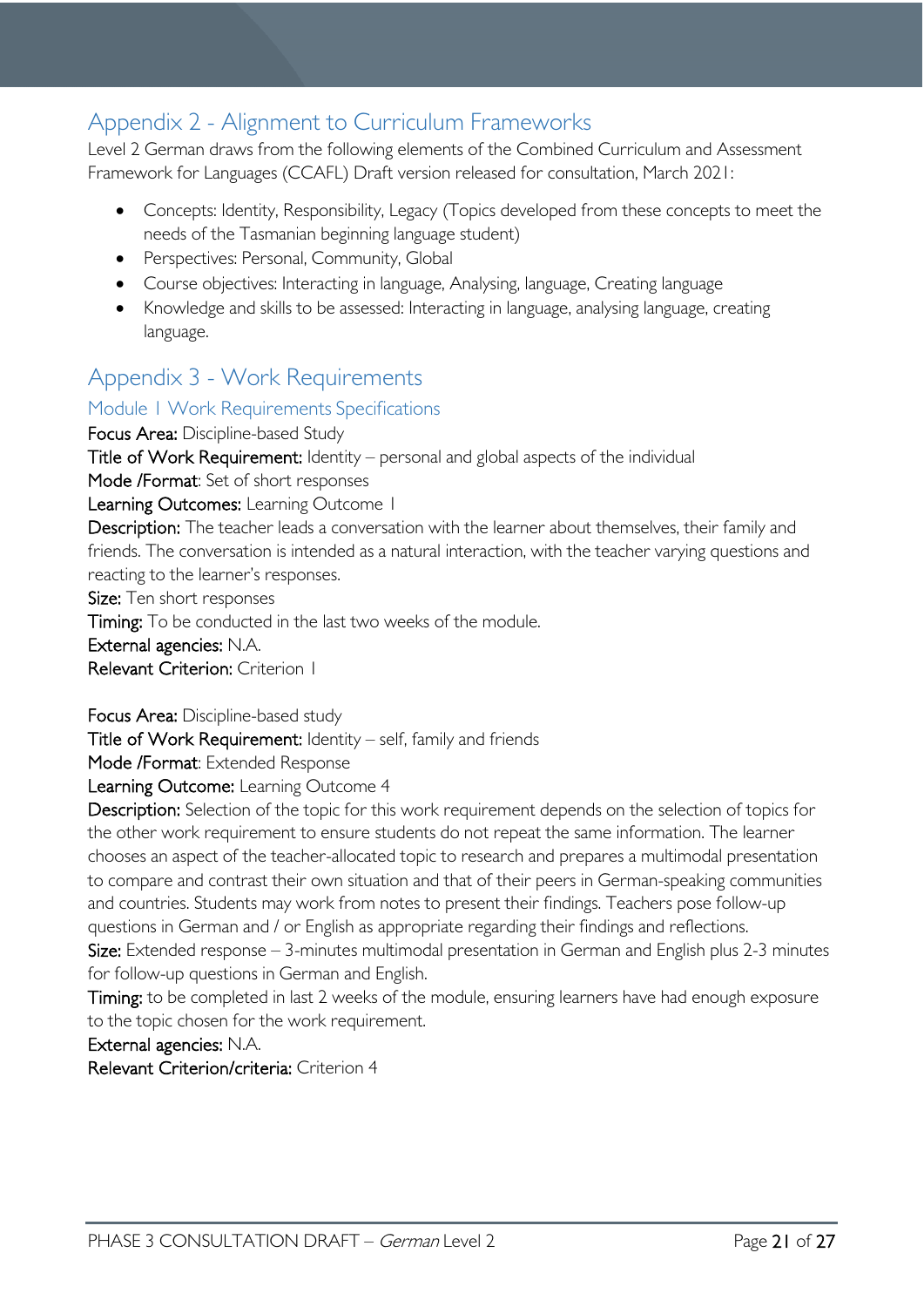### <span id="page-21-0"></span>Module 2 Work Requirements Specifications

The three work requirements for Module 2 provide the teacher and learner with the opportunity to negotiate which topic within this concept will be the basis of each Work Requirement. Each work requirement must focus on a different topic (Family and Daily life, Education, Part-time Jobs)

Focus Area: Discipline-based study

Title of Work Requirement: Responsibility – Daily life, Education, Part-time Jobs

Mode /Format: Set of short responses

Learning Outcome: Learning Outcome 2

Description: Under test conditions, the teacher provides a set of sources of information, consisting of at least two of visual, audio and written Language around one concept of Responsibility with a set of short response tasks to assess learners' understanding of language and culture.

Size: 10 short responses (short question, table filling, true/false/justification, gap filling, information matching etc)

Timing: Completed in the last two weeks of the module

External agencies: N.A.

Relevant Criterion: Criterion 2

Focus Area: Discipline-based Study

Title of Work Requirement: Responsibility – Daily life, Education, Part-time Jobs

Mode /Format: Extended response

Learning Outcomes: Learning Outcome 5

Description: The teacher provides a stimulus or stimuli consisting of written, spoken and/or visual elements to highlight or contrast one of the topics from the concept of Responsibility from either personal, community or global perspectives (or a combination of perspectives). Learners analyse and respond to the prepared scenario requiring extraction of fact, interpretation of cultural elements and reflection on the learner's language and target language). The task will include at least two forms of text or could be all three but they must have a shared focus. Texts will provide opportunities for students to explore cultural aspects of the material they are understanding.

Size: Stimuli: total of 300 words, 1min30 audio and, or 3 minutes multimodal sources. Student response:

- approx. 100 words total in German
- approx. 150 words in English and German
- illustrations and diagrams as appropriate

Timing: to be conducted in the last two weeks of the module.

#### External agencies: N.A.

Relevant Criterion: Criterion 5

Focus Area: Discipline-based study

Title of Work Requirement: Responsibility – Family and Daily life, Education, part-time jobs Mode /Format: Extended response

Learning Outcome: Learning Outcome 3

Description: Under test conditions, the teacher provides two stimuli outlining a task that requires the learner to create written German addressing the negotiated topic allocated to work requirement 3. The learner chooses which of the stimuli they will use to create a response in German.

Size: Stimulus approximately 50 words. Response approximately 150 words in German.

Timing: Last 2 weeks of the module

External agencies: N.A.

Relevant Criterion: Criterion 3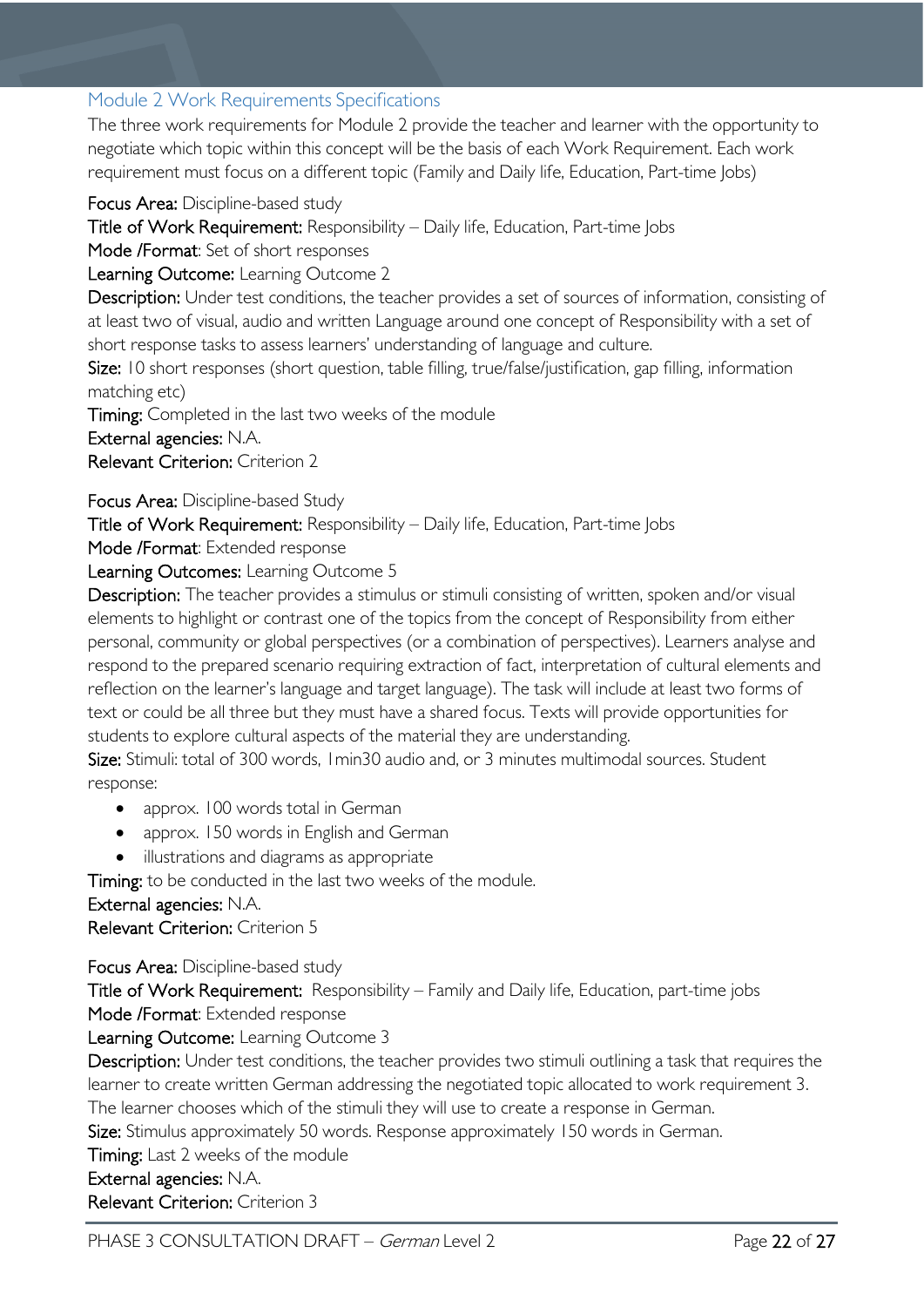### Module 3 Work Requirements Specifications

Focus Area: Discipline-based study Title of Work Requirement: Legacy Mode /Format: Folio containing 3 elements:

- A prepared, extended response in multimodal format and including the use of German language either written or spoken, comparing at least two items / events / occurrences from the world of the arts, entertainment or sport for the target language and culture(s) and a concluding conversation with the teacher in which the learner reflects on their research. The majority of the conversation can take place in English, but discussion must include consideration of the language that the learner has engaged with during the research process.
- a set of short responses to an unseen stimulus in German in written, spoken and, or visual format. Conducted under test conditions. The stimulus may contain more than one input source (e.g., written and visual content). Teacher and learners may negotiate at the beginning of the module which remaining topic will be used for each of elements 2 and 3. (Free Time / Travel and transport).
- an extended response demonstrating learner's capacity to create German to convey information, ideas and opinions about events in the past. Teacher and learners may negotiate at the beginning of the module which remaining topic will be used for each of elements 2 and 3. (Free Time / Travel and transport).

### Learning Outcomes: Learning Outcomes 1, 2, 3, 6

Description: Extended response in multimodal format: Max 5 minutes

- Short responses: Max. 10 responses (100 words in German or English as appropriate)
- Extended response in German: max 200 words

### Timing:

- Element 1: Any appropriate time during the module, providing learners have been introduced to sufficient module content, knowledge and skills to complete the task.
- Elements 2 and 3: Last two weeks of the module.

### External agencies: N.A.

### Relevant criteria

- Criterion 1
- Criterion 2
- Criterion 3
- Criterion 6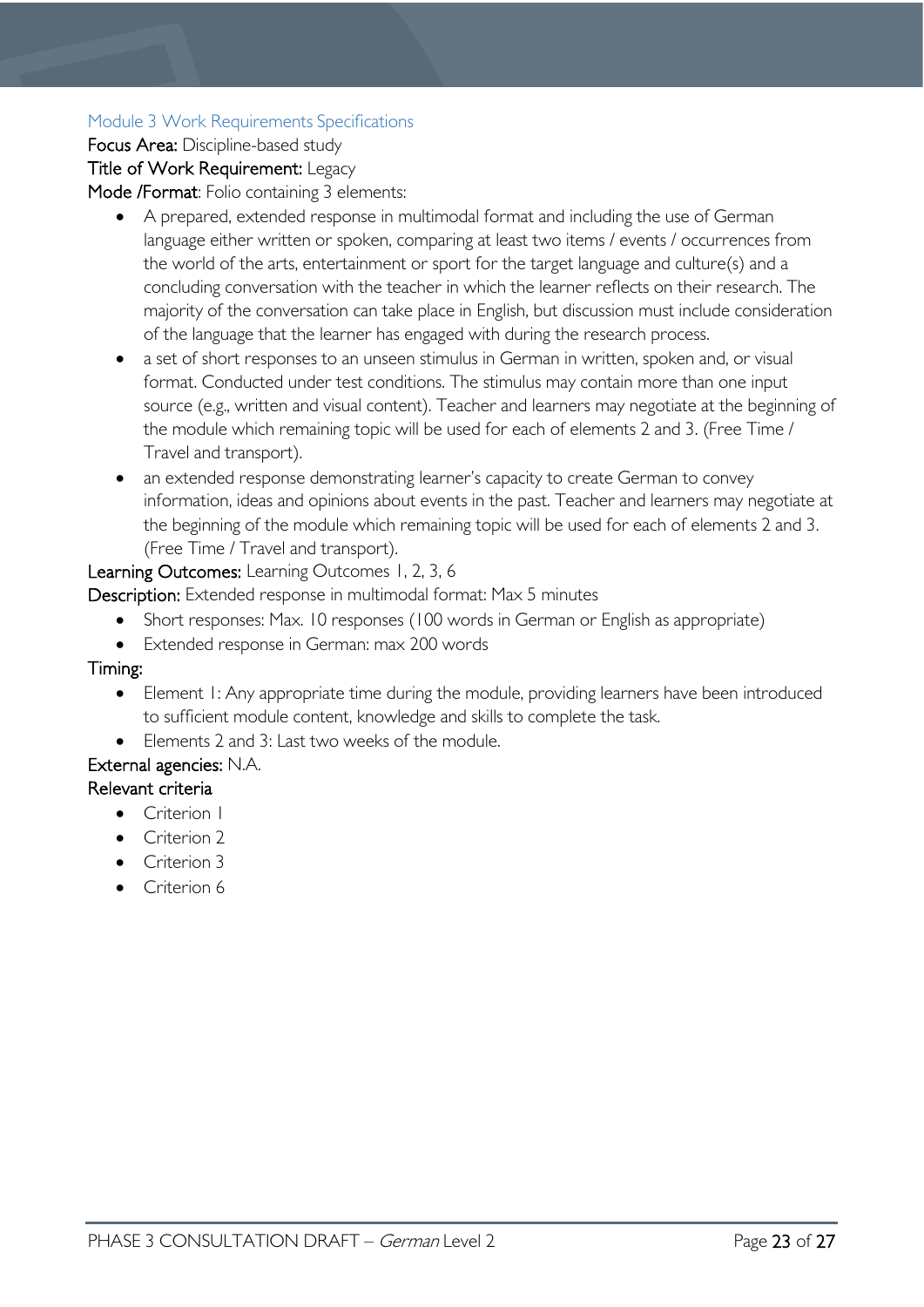## <span id="page-23-0"></span>Appendix 4 – General Capabilities and Cross-Curriculum Priorities

Learning across the curriculum content, including the cross-curriculum priorities and general capabilities, assists students to achieve the broad learning outcomes defined in the Alice Springs (Mparntwe) Education Declaration (December 2019).

#### General Capabilities:

The general capabilities play a significant role in the Australian Curriculum in equipping young Australians to live and work successfully in the twenty-first century.

In the Australian Curriculum, capability encompasses knowledge, skills, behaviours and dispositions. Students develop capability when they apply knowledge and skills confidently, effectively and appropriately in complex and changing circumstances, in their learning at school and in their lives outside school.

The general capabilities include:

- Critical and creative thinking  $\mathbb{C}$
- Ethical understanding  $\div$
- Information and communication technology capability  $\cdot \cdot$
- Intercultural understanding  $\epsilon_3$
- Literacy  $\blacksquare$
- Numeracy
- Personal and social capability  $\ddot{\ddot{}}$

#### Cross-Curriculum Priorities:

Cross-curriculum priorities enable students to develop understanding about and address the contemporary issues they face, for their own benefit and for the benefit of Australia as a whole. The priorities provide national, regional and global dimensions which will enrich the curriculum through development of considered and focused content that fits naturally within learning areas. Incorporation of the priorities will encourage conversations between students, teachers and the wider community.

The cross-curriculum priorities include:

- Aboriginal and Torres Strait Islander Histories and Cultures  $\mathcal$
- Asia and Australia's Engagement with Asia **MA**
- Sustainability  $\triangleleft$

### <span id="page-23-1"></span>Appendix 5 – Glossary

o A central glossary will be added to the final draft of the course for consultation.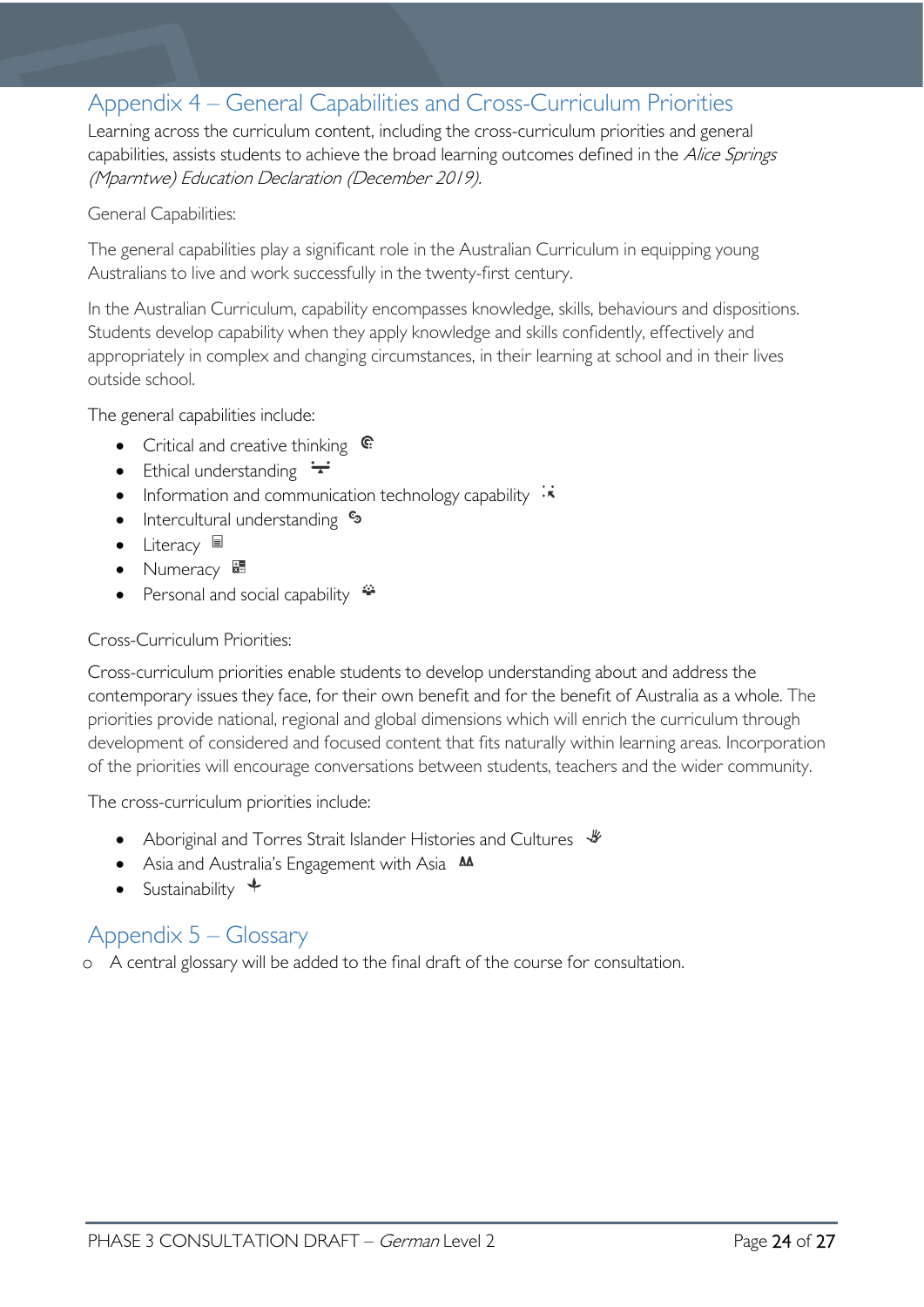# <span id="page-24-0"></span>Appendix 6 – Content Elaborations

### <span id="page-24-1"></span>Module 1

<span id="page-24-2"></span>Vocabulary:

- Personal pronouns ( $1<sup>st</sup>$  and  $3<sup>rd</sup>$  person)
- Family members
- Animals
- Colours
- Adjectives describing appearance
- Body parts e.g., to describe length of hair etc

### <span id="page-24-3"></span>Language Structures:

| Adjectives          | Common Adjectives (klein, alt, Die Welt ist schön.)                                          |
|---------------------|----------------------------------------------------------------------------------------------|
|                     | Agreement and attributive position (Ein freundlicher Junge. nominative                       |
|                     | only)                                                                                        |
|                     | Common comparatives (Mein Bruder ist älter (als ich).)                                       |
| Articles            | Definite articles (der, die, das)                                                            |
|                     | Indefinite Articles (ein, eine)                                                              |
| <b>Nouns</b>        | Gender, Number                                                                               |
|                     | Cases (Nominative)                                                                           |
| <b>Numbers</b>      | Cardinal (eins, zwei, drei, etc)                                                             |
|                     | Ordinal (erste, zweite, dritte, am ersten, am zehnten. etc)                                  |
| Pronouns            | Nominative (ich, du, er, sie, es, wir, sie, (they))                                          |
|                     | Dative (Only: Es geht mir gut. Wie geht es dir?)                                             |
|                     | Interrogative (wer, was, wo, wie)                                                            |
|                     | Possessive (mein, dein, sein, ihr)                                                           |
| Sentence Structures | Statements, questions (Ich heiße, Ich bin, Wie alt bist du? Morgen                           |
|                     | gehe ich ins Kino. Wohnst du in Hobart? Wo wohnst du?) co-ordinating                         |
|                     | conjunctions (und, aber)                                                                     |
|                     | Negatives (Ich schwimme nicht gern. Ich verstehe es nicht.)                                  |
| Verbs               | Present tense (weak verbs, sein and haben, strong verbs, 1 <sup>st</sup> and 3 <sup>rd</sup> |
|                     | person sing.                                                                                 |
|                     | As vocab items                                                                               |
|                     | Modal (Present tense of mögen (Ich mag er mag was magst du?)                                 |
|                     |                                                                                              |

### <span id="page-24-4"></span>Module 2

### <span id="page-24-5"></span>Vocabulary:

- Weather/seasons
- House, home and daily routine
- School
- Part-time jobs
- Places around town

### <span id="page-24-6"></span>Language Structures:

### In addition to the vocabulary and structures listed for Module 1.

| <b>Adverbs</b> | Positive, comparative and superlative forms (gern, lieber*, am liebsten*) |
|----------------|---------------------------------------------------------------------------|
|                | Demonstratives (dieser)                                                   |
| Articles       | Cases (Nominative and Accusative, Dative for incidental use $-$ )         |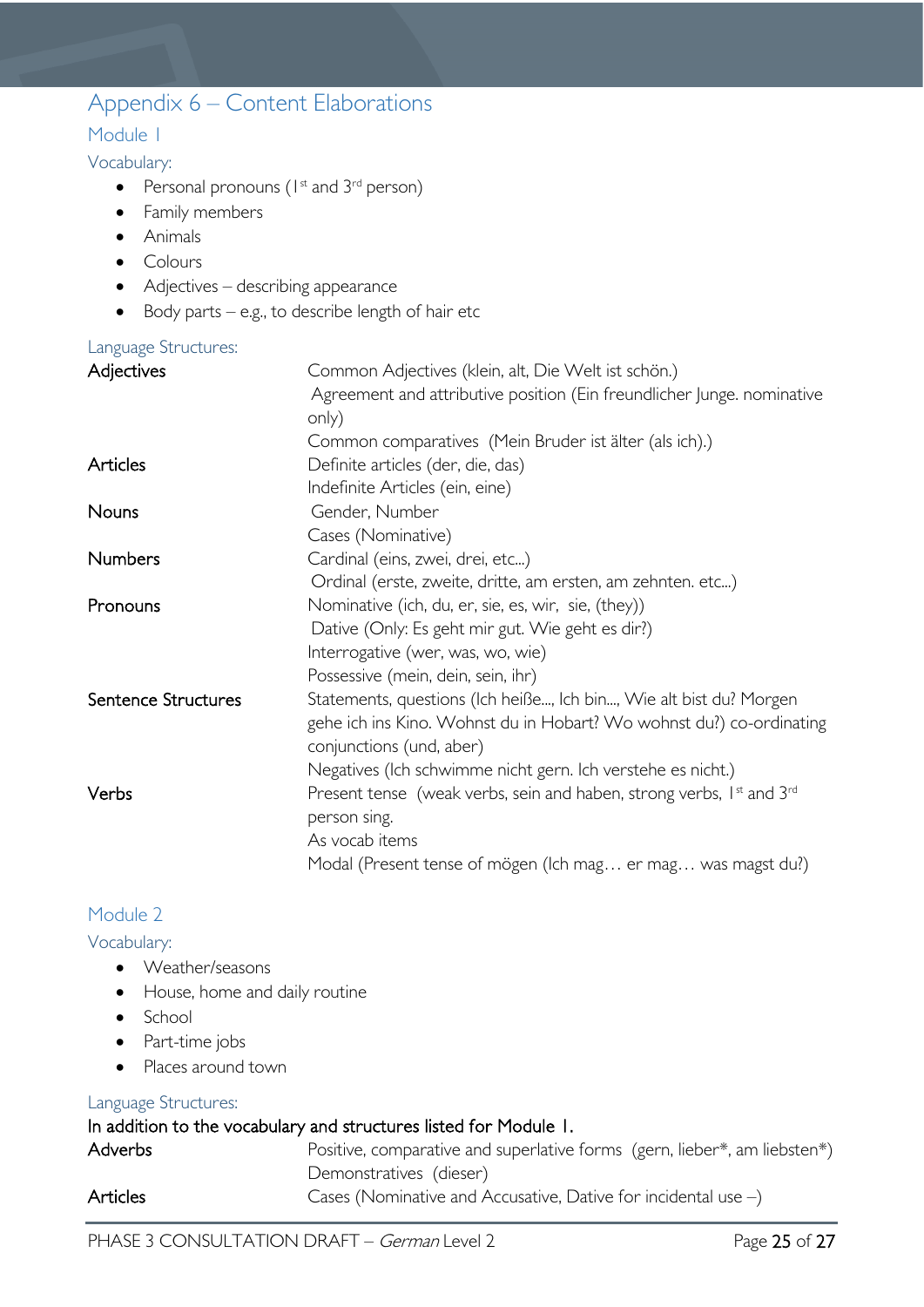| Nouns               | Adjectival Nouns* (Alles Gute zum Geburtstag).                               |
|---------------------|------------------------------------------------------------------------------|
| Prepositions        | Prepositions of place (dative/accusative) (an, auf, hinter, neben, in, über, |
|                     | unter, vor, zwischen)                                                        |
|                     | Dative (aus, bei, mit, nach, seit, von, zu,)                                 |
|                     | Accusative (bis, durch, für, gegen, ohne, um, entlang,)                      |
| Pronouns            | Accusative (mich, dich, ihn, sie,)                                           |
|                     | Dative (mir, dir, ihr, ihm,)                                                 |
|                     | Indefinite (man, etwas, jemand, niemand)                                     |
|                     | Reflexive (mich/mir, dich/dir, sich - Ich wasche mich. Ich wasche mir die    |
|                     | Hände.)                                                                      |
| Sentence Structures | Imperative* (Setz dich! Steh auf! Öffnet eure Hefte!)                        |
|                     | Co-ordinating conjunctions (und, aber, oder, den)                            |
|                     | Subordinating conjunctions (weil, wenn, dass)                                |
|                     | Negatives (Kein, nie, niemand)                                               |
|                     | Word order, including in subordinate clauses (Er bekommt immer gute          |
|                     | Noten, weil er so fleißig ist.)                                              |
| Verbs               | Present weak and relevant strong verbs                                       |
|                     | Separable Ich stehe um 7 Uhr auf.                                            |
|                     | Modals in present tense (Ich kann nicht hören. Er muss nach Hause            |
|                     | gehen. Ich will ein Haus kaufen.)                                            |
|                     | Impersonal expressions (Es gibt ein Sofa im Wohnzimmer.)                     |
|                     |                                                                              |

\* Incidental, for recognition

### <span id="page-25-0"></span>Module 3

<span id="page-25-1"></span>Vocabulary:

- Names of places, countries, cities
- Sports and hobbies
- Means of transport
- Common forms of the Arts

### <span id="page-25-2"></span>Language Structures:

|                               | In addition to the vocabulary and structures listed for Modules 1 and 2. |
|-------------------------------|--------------------------------------------------------------------------|
| Pronouns                      | Accusative (uns, euch, sie, Sie)                                         |
|                               | Dative (uns, euch, ihnen, Ihnen)                                         |
|                               | Interrogative (Was für ein? Welcher?)                                    |
|                               | Interrogative* (wen, wem)                                                |
| Sentence Structures           | Statements, questions (Ich heiße, Ich bin, Wie alt bist du? Morgen       |
|                               | gehe ich ins Kino. Wohnst du in Hobart? Wo wohnst du?)                   |
|                               | Subordinating conjunctions (als)                                         |
|                               | Expressing wishes and abilities (Ich möchte gerne)                       |
| Verbs                         | Perfect tense – weak and strong verbs (Ich habe ein Buch gekauft. Ich    |
|                               | bin ins Kino gegangen.)                                                  |
|                               | Present tense with adverbs of time to indicate future (Morgen fahre ich  |
|                               | nach Berlin.)                                                            |
|                               | Future (Wir werden in Melbourne studieren.)                              |
|                               | Imperfect (war, hatte, wohnte*, sah*, fuhr*, etc)                        |
| * Incidental, for recognition |                                                                          |

PHASE 3 CONSULTATION DRAFT – German Level 2 Page 26 of 27